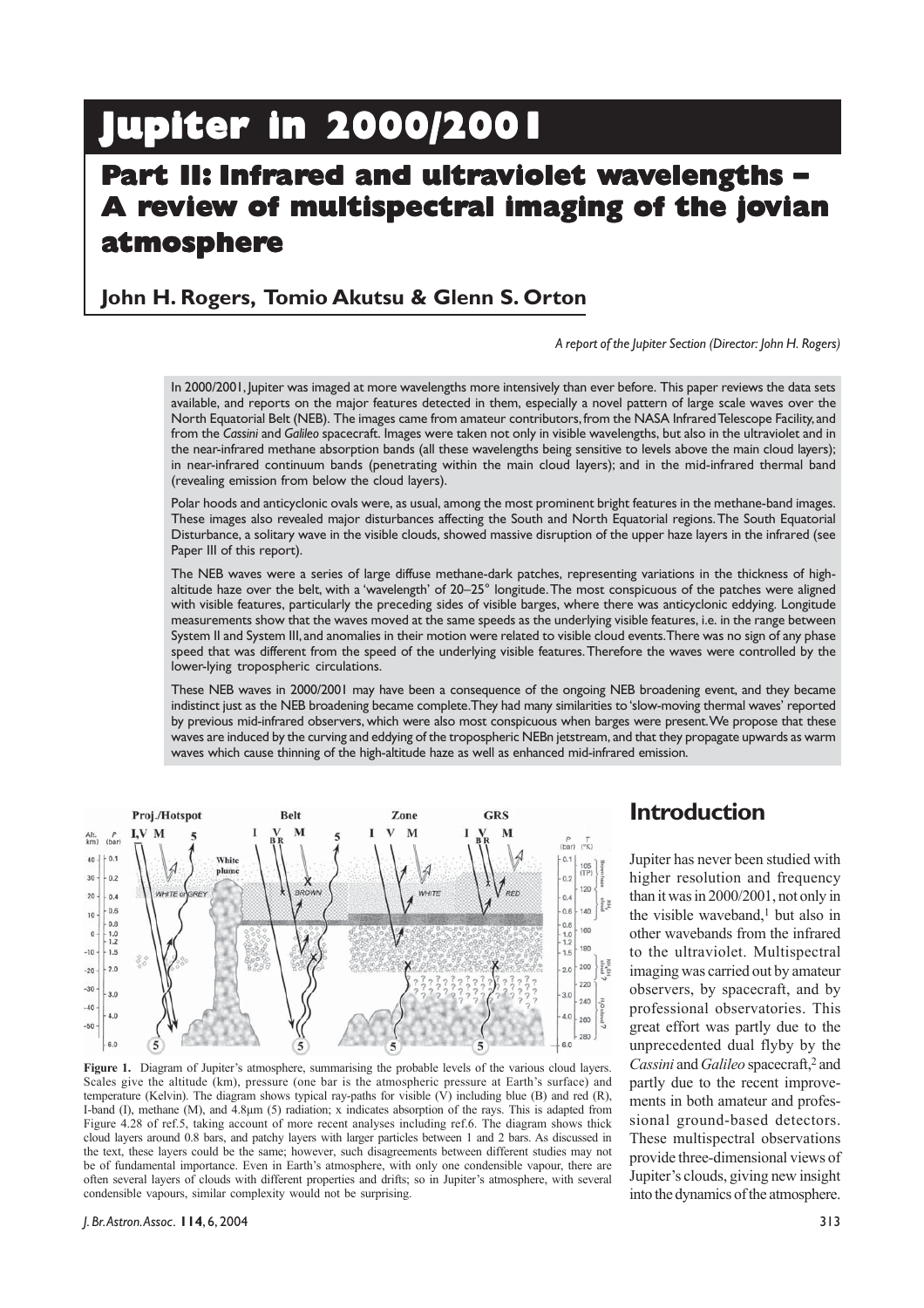In a previous report,<sup>3</sup> we reviewed the imaging of Jupiter in the near-infrared methane absorption band at 890nm, which is now being carried out by several amateur observers as well as by spacecraft. In this report, we consider the imaging in all nearinfrared (IR) and ultraviolet (UV) wavebands during 2000/2001, reviewing the data sets available, and describing the major features detected in them. Feature numbers are taken from our report on observations in visible light (reference 1, hereafter Paper I). As the planet was in a largely typical state, this will serve as a review of multispectral probing of the jovian atmosphere.

Table 1 summarises the wavebands which have been accessed by different observatories. Figure 1 shows how they penetrate to different levels in the atmosphere, relative to the various cloud layers presently believed to exist.

UV and visible and methane-band light are affected mainly by three well-established layers of haze or cloud.<sup>4-6</sup> The topmost is a very thin haze in the stratosphere, probably made of molecules produced by the actions of sunlight or aurorae. (Ultraviolet and methane-band images are sensitive to this haze and to the upper extent of the denser haze below.) The next layer is a denser but still diffuse haze, filling the whole of the upper troposphere down to the main visible clouds. It is brown ('violet-absorbing' or 'reddish') and may be a mixture of the brown aerosols settling from above and the white ammonia-ice cirrus from below. The density seems to be fairly constant but the degree of (ultra-)violet absorption is variable and accounts for the main colour differences on the planet; it gives the brown colour to belts and the red colour to the GRS. Thirdly comes the main visible cloud-top, at  $\sim 0.5$  to 0.7 bars, which is white, and almost certainly made of ammonia ice. This layer is opaque to all wavelengths in the bright zones, but partly transparent or even absent in the dark belts and dark streaks.

UV wavelengths sense high levels in the atmosphere. Mid-UV, as detected by *Cassini* (and by the Hubble Space Telescope [HST]), is scattered by gas above the visible clouds, but also absorbed by the ubiquitous 'brown haze' at the same levels. This gives the brown colour to belts and to reddish anticyclonic ovals, which therefore appear dark in UV. Near-UV, as imaged by amateurs, penetrates the gas but is absorbed by the brown haze slightly deeper than mid-UV.

Violet and deep blue light are absorbed by the same diffuse brown haze. This is why they show strong contrast between belts and zones but little detail within them. Longer visible wavelengths are progressively less subject to this absorption and penetrate increasingly deep into the main cloud layers, where most of the meteorology and most of the visible structure is found. In zones, the main cloud layer is opaque at all wavelengths, so we do not know how deep it extends. But in belts, red and near-infrared (I-band) light does penetrate the ammonia cloud level; dark brown belt regions display a combination of the brown haze ranging from high levels down to a thin cloud layer at ~0.9 bar, and a fairly clear and therefore dark atmosphere below.6,7 In dark grey or bluish-grey streaks (including the NEBs projections or 'hotspots'), the brown haze is not so thick and much light penetrates into clear deep air; what little light is scattered back is slightly bluish like the blue sky of Earth. (The absence of polarisation, which at one time was thought to rule out this model, is now attributable to the ubiquitous high-altitude haze layer.)

How deep the red and infrared wavelengths penetrate in the belts, and what cloud layers are found there, is still a subject of debate. Data from different approaches have often been difficult to reconcile, and in spite of years of analysis of data from advanced telescopes and even from spacecraft, we have to humbly admit that Jupiter is still a frustratingly distant and alien planet. Theoretical modelling from the observed chemical composition predicted cloud layers of ammonum hydrosulphide at 1.5 to 2 bars, and of water at 4-6 bars.8 Mid-infrared spectra imply that the main visible and 5-micron-absorbing cloud layers indeed lie at 1.5 to 1.8 bars, according to the most recent analyses of data from *Voyager*7 and from *Galileo*'s Near-Infrared Mapping Spectrometer (NIMS).<sup>9–12</sup> However, methane-band images are more consistent with the main visible cloud layers being at  $0.65$  to  $0.95$  bar,<sup>6</sup> with few clouds underneath down to  $>>$  4 bar.

Finally, the *Galileo* Probe found almost no clouds on its descent path – but that is because it entered a NEBs projection/hotspot which is now known to be a uniquely clear dry weather system.13–15 The main opacity in these weather systems is upper tropospheric haze  $(\sim 0.3 \text{ bar})$ , above the level at which the Probe started recording.12,16

The authors of the different *Galileo* studies agree that the differences are likely to be resolvable, partly due to the much higher resolution of the Solid State Imager (SSI) images, and partly due to the fact that the SSI and NIMS experiments are sensitive to clouds at different levels and particle sizes. SSI views the top of the clouds, while NIMS is sensitive to thermal emission from below them. In mixed cloud regions there is an ammonia condensate cloud layer at ~0.5–0.9 bars which is

#### **Table 1. Data sets in infrared and ultraviolet, 2000/2001**

|                       |             | Ultraviolet | <i>Visible</i>  | Continuum                             | Near-infrared<br>Weak<br>methane | Strong<br>methane | Mid-infrared<br>(Thermal) |
|-----------------------|-------------|-------------|-----------------|---------------------------------------|----------------------------------|-------------------|---------------------------|
| Amateur               |             |             |                 |                                       |                                  |                   |                           |
| T. Akutsu (Japan)     |             | 360 (broad) | $R$ , $G$ , $B$ | 820 (broad)                           |                                  | $893(*6.5)$       |                           |
| A. Cidadão (Portugal) |             | $355$ (*35) | $R$ , $G$ , $B$ | $830 \left( \rightarrow 1000 \right)$ |                                  | $889(*5)$         |                           |
| B. Colville (Canada)  |             | $364$ (*32) | R, G, B         | 800 (*350)                            |                                  | $889(*18)$        |                           |
| Spacecraft            |             |             |                 |                                       |                                  |                   |                           |
| Cassini               | <b>ISS</b>  | 255         | $R$ , $G$ , $B$ | 756                                   | 619, 727                         | $891(*10)$        |                           |
| Galileo               | <b>SSI</b>  |             | Violet          | 756                                   | 727                              | $889(*16)$        |                           |
|                       | <b>NIMS</b> |             |                 | Range                                 | Range                            | Range             | Range                     |
| NASA-IRTF (Hawaii)    |             |             |                 | $1.6 \mu m$                           | $3.8 \mu m$                      | $2.3 \mu m$       | $4.8 \mu m$               |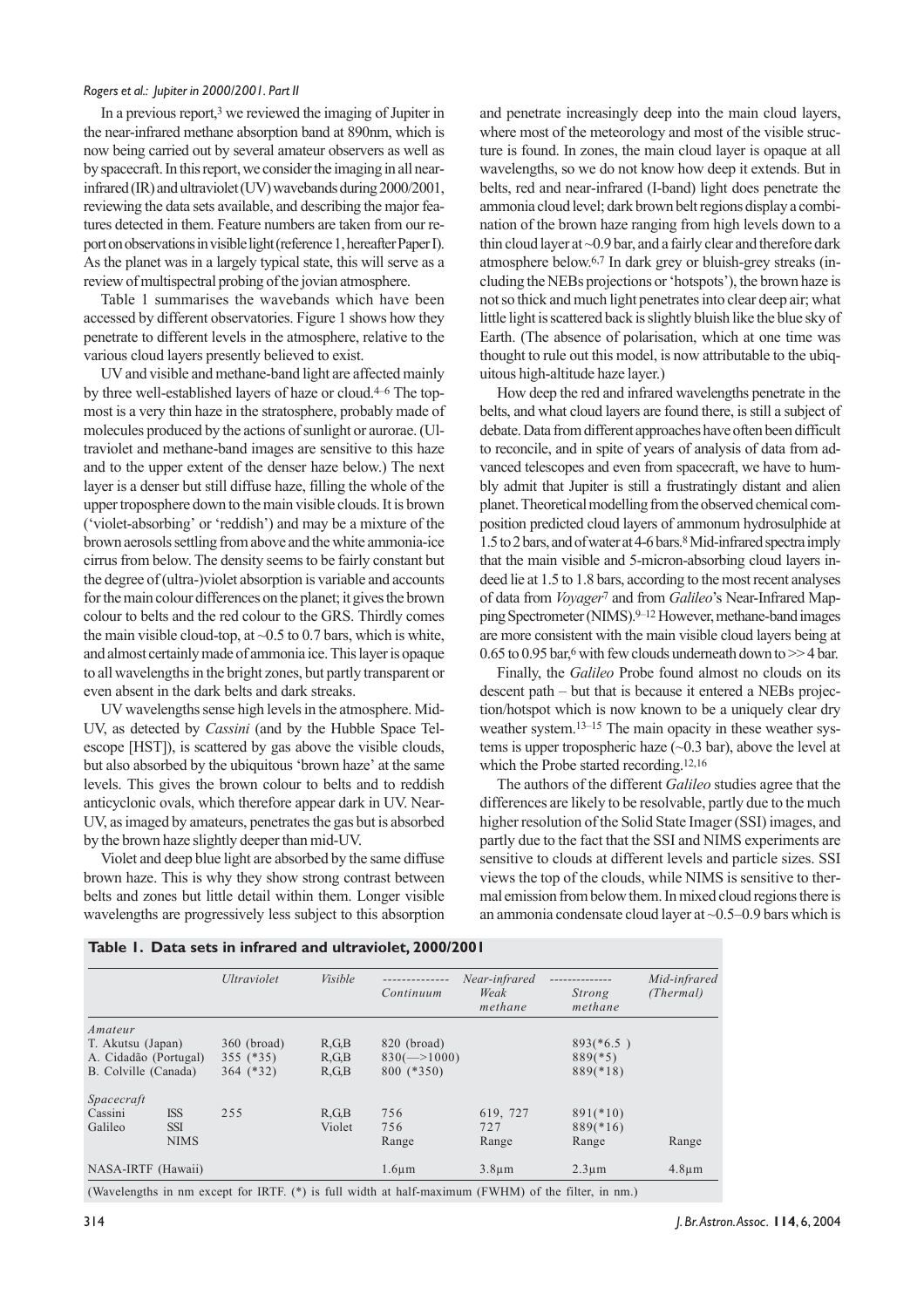*Note: South is up in all images.*



**Figure 2.** A typical set of images by Akutsu: UV (2000 Sep 14d 17h 16m UT, CM1=245, CM2=59); Visible RGB colour (Sep 19d 15h 52m UT,  $CM1=263$ ,  $CM2=39$ ); I-band (15h55m); CH<sub>4</sub> (15h58m). Shows GRS with SED passing it (main complex; in visible and I-band the rift is the only conspicuous element, and in methane there is a large discontinuity). Also shows NEBn bulge no.1b on CM (barge B1 is not resolved; spot no.1a has just appeared and is very dark in I-band), with NEB waves in methane band. Compare with Figure 3 and images from Sep 20–26 in Figure 5 of Paper I, showing the SED and NTropC spot 1a prograding relative to other features.



**Figure 3.** RGB colour image, 2000 Sep 30d 09h 45m, CM1=336.5, CM2=30.5, by David Moore. Arrows indicate the NTropC features no.1a (or a pre-existing spot), no.1b, and barge B1. Compare with Figure 2 and Figure 9.



**Figure 5.** False-colour composite of IRTF images on Dec 18. Blue, 3.55µm; green, 1.6µm; red, 3.8µm. The GRS appears red on the p. limb; the SED main complex is near the f. limb. Green and yellow colours highlight clouds at various levels; purple emission is from the aurora. See Figure 14 for original images.



**Figure 4.** A false-colour composite from publicly released *Cassini* ratio images<sup>26</sup> displaying different degrees of methane absorption, encoding the different levels of the clouds. Blue= 619nm, weakest methane, deep levels; green= 727nm, weak methane, intermediate levels; red= 890nm, strong methane, high levels. The GRS, at top left, has clouds at all levels. The SEB f. it has little cloud except at deep levels, but small spots are bright at all levels indicating towering thunderclouds. The NEBs projection and festoon at lower right appears yellow, implying high and intermediate haze but no deep cloud. P. and f. it, the NEBs appears white implying clouds at all levels, suggesting that the darkness of this strip in visible light is due to dark cloud particles. The image set was taken on or close to 2000 Dec 15.



**Figure 6.** Two of six false-colour *Galileo* NIMS index images which covered the entire planet on 2000 Dec 31. Blue= weak methane, green= I-band, red= thermal. The disk is gibbous in reflected light but thermal emission (red) is seen equally on the night and day sides. In the second image, the GRS is on the CM and the SED main complex is near the f. limb. (Compare IRTF images on cover of ref.2.) Small squares indicate areas studied in more detail. *NASA/*Galileo *NIMS team.*



**Figure 7.** False-colour composite of *Galileo* images of the SEBZ, taken on 2001 Jan 1 at 04h UT. This is the p. end of the region shown in Figure 8, near the centre of Figure 4. Blue= violet; green= 756nm (I-band); red= 727nm (weak methane).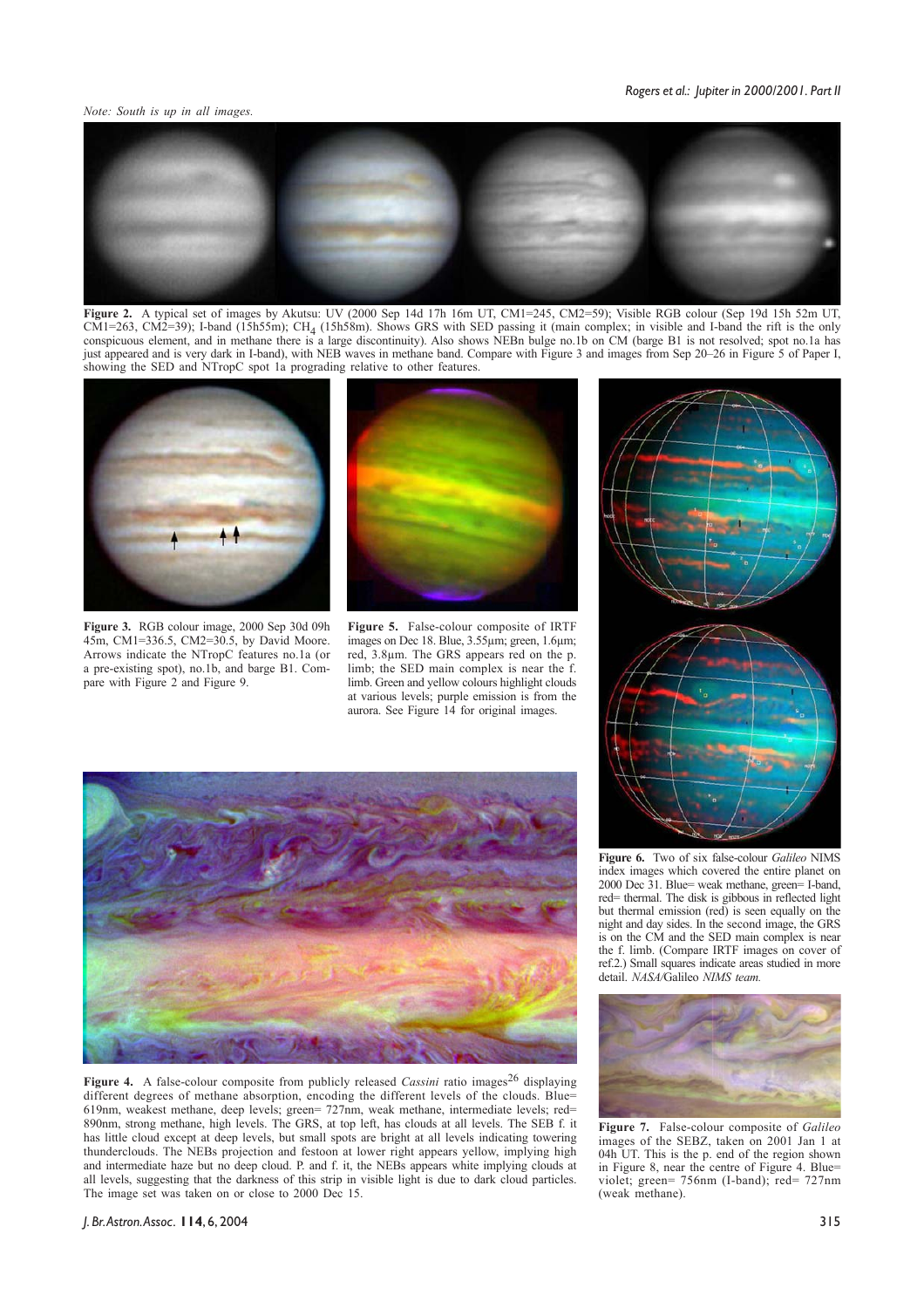the main visible cloud in bright zones and which also might be the main cloud in darker belts. In belts, this layer is transparent to infrared radiation, perhaps because it consists of small particles to which the longer wavelengths are insensitive. Beneath this layer, there are more clouds at 1–2 bars which have larger particles that absorb longer IR wavelengths. Researchers for the *Galileo* SSI experiment<sup>6</sup> identify ~1.7-bar clouds in some especially dark holes in the NEB and SEB, and there could be more such cloud hidden beneath the thicker 0.9-bar cloud layer in surrounding regions. Others<sup>9,10</sup> suggest that light from the darker regions is predominantly reflected from clouds at 1–2 bars.

Even deeper, in NEBs projection/hotspots, all data agree that the air is generally clear with no water-cloud layer. However, both SSI and NIMS do detect patchy clouds at ~4 bars towards the edges of NEBs projection/hotspots.6,11,17,18 This is probably water-cloud, and it is widely presumed to exist at the base of white plumes. Indeed, detailed *Galileo* study of white plumes in the mid-SEB f. the GRS has shown that they arise from a thick cloudtop at 4 bars with an opaque white plume-head rising to  $0.4$  bars, in which there is lightning – i.e. a giant thunderstorm;19,20 recently confirmed by *Cassini*. 21 This makes it bright in weak methane bands and sometimes in strong methane bands.

Therefore, we can only give a tentative account of the layers sensed in different infrared wavebands (Figure 1). In the red and near-infrared continuum and pseudo-continuum, at various wavelengths from  $\sim$ 0.7 to 1.7 $\mu$ m, light penetrates into the ammonia cloud layer (in zones) or through it (in belts), revealing structure in the main cloud layers from ~0.7 bars to 2 bars. In some dark regions, as noted above, these wavelengths penetrate even deeper. Deeper levels can be viewed in the spectral 'window' around 5µm, where sunlight is dim, but bright thermal emission from deep in the planet is detected. This emission (from ~6–8 bars) is absorbed by the same cloud layers as the near-infrared continuum, i.e. the main cloud layers at 1–2 bars. Thus, while the zones are almost black at 5µm, the thinner clouds in the belts appear bright due to the emission from very deep levels. The 5µm transmission is closely correlated with visible colours.22–24

In addition, the near-infrared includes one hydrogen and several methane absorption bands.<sup>3,19</sup> Depending on the strength of the absorption, these wavelengths can penetrate to different depths into the atmosphere before being absorbed, and so they are selectively reflected from clouds lying above these levels. Weak methane bands at 619 and 727nm can be accessed with the narrow filters used on spacecraft, and reveal vertical structure in the main cloud layers as well as reflection from the overlying brown haze. The well-known band at 890nm is stronger and is mainly sensitive to the thickness of the overlying haze, which reflects this wavelength brightly. Around 2.3µm, the absorption by methane, molecular hydrogen, and even ammonia is even stronger, and the topmost haze layers are even more clearly revealed by their relatively bright reflectiveness. (These strong methane images are essentially a negative of the farultraviolet images, in which the high haze is dark because it absorbs the light.). At 3.5µm, the methane and ammonia absorption is so strong and the sunlight is sufficiently weak that the planet is essentially black, except for emission from aurorae.

# **Data sets**

#### *Amateur observers*

The main multispectral imagers in 2000/2001 were Tomio Akutsu (Japan), Brian Colville (Canada), and Antonio Cidadão (Portugal; only in 2001 January). Their instruments and methane filters were listed in reference 3; their other filters are listed in Table 1. (This report also includes visible-light images by courtesy of other observers listed in Paper I.) A typical set of images from one of us (T. Akutsu) is shown in Figure 2. (All images in this paper have south up.)

The near-UV images show high contrast between the belts and zones, and the GRS is very dark. Otherwise only subdued details are visible, partly because the required long exposures make sharp images difficult, and partly because the high-level hazes that dominate these images are genuinely diffuse. However, they do occasionally record major changes: in 2001/2002 the UV images would record enhanced UV absorption in the EZ(N) as the most sensitive indicator of a long-awaited zonal coloration event.



**Figure 8.** A strip of *Galileo* SSI images of Jupiter, showing the SEBZ. This rather quiet sector with small-scale turbulence is the only part to have been successfully imaged at the G29 encounter; it was just following the post-GRS turbulent sector and the SED. The SED main complex was just outside the Np. corner, as marked by an asterisk. The strip is made of 4 images centred from L2=124 (left) to 169 (right) (L3=103 to 148), taken on 2000 Dec 31 around 19h UT, at 756nm (I-band). South is approximately up. Images obtained from the NASA JPL Planetary Image Atlas30; images due to NASA and the Galileo SSI team, composited by JHR. (The strip was also imaged at 727nm. Also see Figure 7.)

*Inset right top*: The approximate area of the *Galileo* strip is boxed in this white-light image on 2001 Jan 1 at 23h14m UT, by A. Cidadão, CM1=44.5, CM2=105. The position of the SED main complex is arrowed; it was inconspicuous at the time. (The full colour image was on the cover of ref.2.)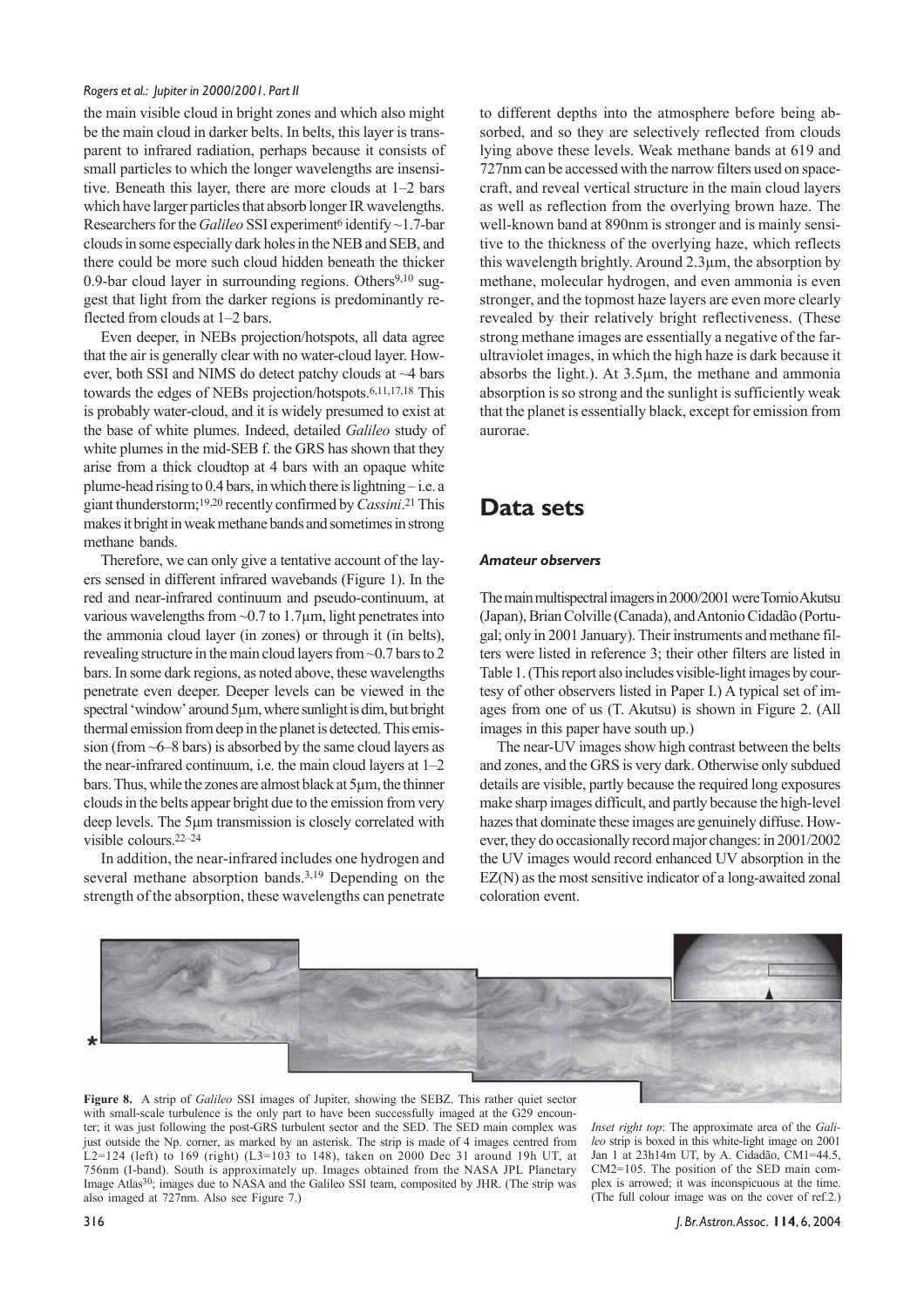

**Figure 9.** IRTF image set, 2000 Sep 29. This shows: (1) The GRS (at right); (2) STropC spot no.4 (brown oval in STropZ; arrowed; bright in methane and at 4.8µm); (3) The main complex of the SED (at extreme left); (4) On NEBn/NTropZ, NTropC spot no.1a and/or a pre-existing spot (arrowed), which is very dark at 1.6µm and bright at 4.8µm; and no.1b, a NEBn bulge on central meridian (barge B1 is not clearly seen at these wavelengths); (5) The series of NEB methane-dark waves, coinciding with NEBn bulges at 1.6 and 4.8µm, including the largest one in centre; (6) Two NTBs jetstream spots; (7) Fine detail in the NPR. Compare with near-IR images (Figure 2) and visible colour image (Figure 3).

The general features of I-band and methane images were described in our previous reports.3,35 I-band images are useful for tracking spots (especially the bluish patches on the NEBs and SEBn which are very dark in I-band). Methane images, like UV images, show much less detail and less variability, but can record important phenomena which are less striking at visible wavelengths. In 2000/2001 the methane images recorded the spectacular phenomena of the NEB and SEB to be discussed below.

#### *Cassini*

The NASA *Cassini* spacecraft began imaging Jupiter on 2000 October 1, and produced near-continuous imagery of the whole planet in multiple wavelengths from then until early December.2,25,26 Closeups of selected regions were then taken in mid-December and for a few days around closest approach, which was on 2000 Dec 30. This was the first time since the *Voyager* mission that a spacecraft had continuously imaged the planet to follow its winds in all their wonderful detail, and *Cassini* had the advantage of a modern CCD imager, with filters ranging from UV to IR. A set of whole-disk images is in Figure 10. This article summarises features shown in the publicly-released images and movies, provided on websites.25,26 All *Cassini* images are credited to NASA, JPL, the University of Arizona, and the *Cassini* imaging team led by Prof. Carolyn Porco. A preliminary report has very recently been published;21 however, most of the data have yet to be released.

The appearance in the mid-UV waveband at 255nm (also used by the Hubble Space Telescope) was described in references 27–29. It routinely shows a negative of the methane image. This is because it is scattered very sensitively by gas but also absorbed very sensitively by the high-altitude brown haze; thus regions with thicker stratospheric haze appear darker.

The near-IR filters include continuum, weak methane, and strong methane, the latter being highly selective.3 Examples are shown in ref.3, Figure 4 and Figure 10.

#### *Galileo*

The *Galileo* Orbiter had only one perijove during the 2000/ 2001 apparition, the G29 encounter on 2000 Dec 28/29, coinciding with the *Cassini* flyby.2 It was intended to target the turbulent SEBZ f. the GRS for coordinated observations, but unfortunately almost all of these images were lost due to radiationinduced faults in the SSI. The only region to have been successfully imaged is shown in Figures 7 and 8. However, *Galileo*'s Near-Infrared Mapping Spectrometer (NIMS) was fully functional and recorded images in selected IR wavelengths from 1.6 to 5.2µm; full-disk images covered the whole planet on Dec 31. Examples of the false-colour index images released are in Figure 6. (*Galileo* images are from the PDS website30 and credited to NASA, JPL,and the *Galileo* teams.)

#### *NASA Infrared Telescope Facility*

The NASA-IRTF is a 3.0m telescope on Mauna Kea, Hawaii. One of us (GSO) and colleagues obtained numerous images of Jupiter in near-infrared wavebands, using the near-infrared facility camera, NSFCAM. The images were taken during the NASA-IRTF Monitoring Program. This programme has taken place throughout the *Galileo* mission, with observations coordinated by GSO, and carried out primarily by IRTF telescope operators D. Griep, W. Golisch, and P. Fukumura–Sawada. Some of the images are published on the International Jupiter Watch website.31

The IRTF images are made using five narrow-band filters, as follows (Figures 9,  $10 \& 11$ ).

- At 1.58 $\mu$ m: Near-IR continuum, comparable with the  $\sim$ 0.8 $\mu$ m Iband; detects sunlight reflected from deep clouds, sensitive to cloud particle albedos. However there is some methane absorption so this wavelength may not probe quite as deeply as 0.8µm light. In the equatorial region it resembles the 3.78µm picture.
- At 2.30 $\mu$ m: The strongest methane band, showing sunlight reflected from the stratospheric hazes, at the 100-mbar level and above.
- $-$  At 3.53 µm: The planet is virtually black, except for H<sub>3</sub><sup>+</sup> emission from aurorae near the poles.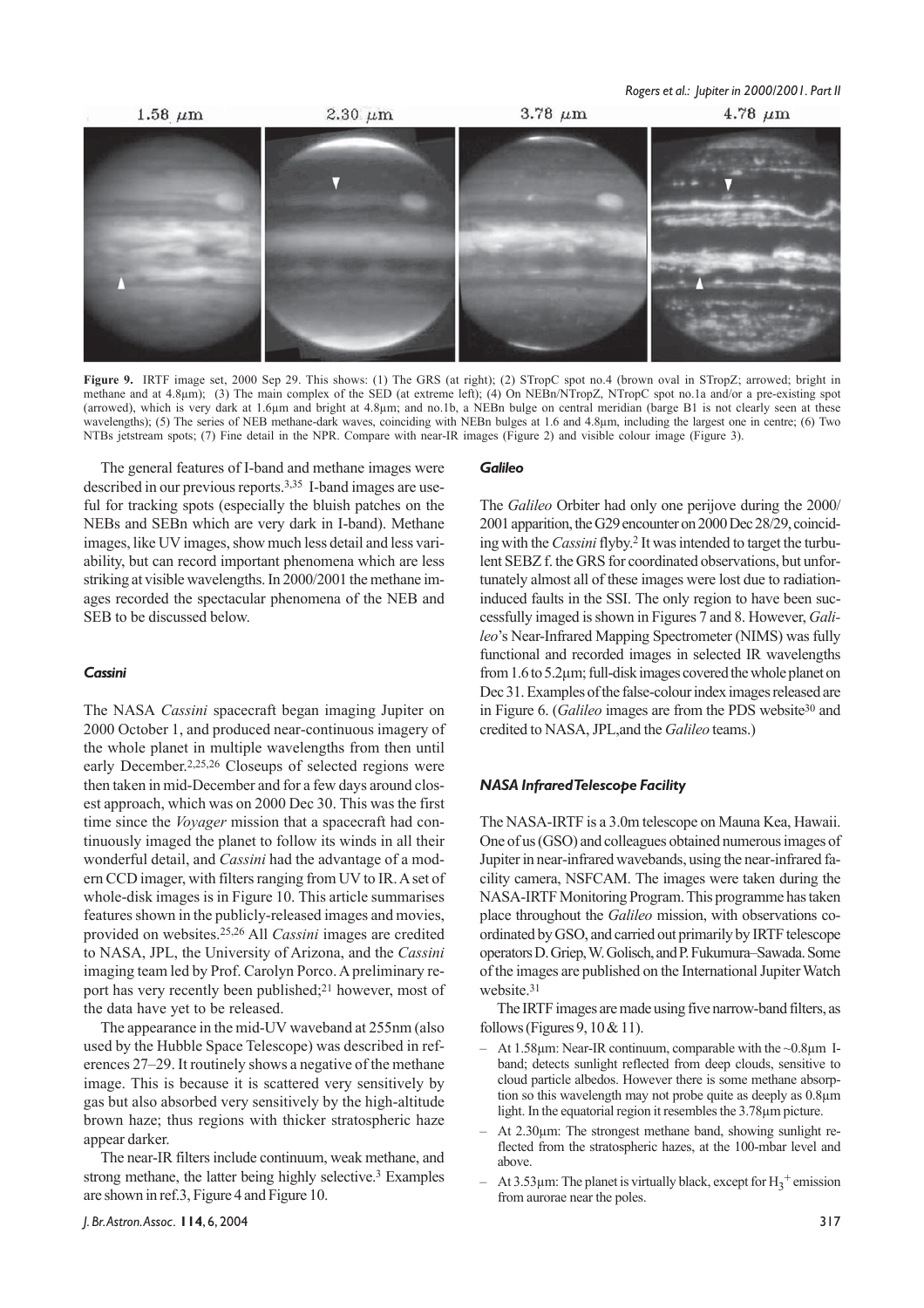

**Figure 10.** Complete sets of images from IRTF (Oct 5, first column) and *Cassini* (Oct 8, middle column). Wavelengths are marked. The GRS is at upper left. On the NEB, note the methane-dark and UVbright waves, including the most intense one on the p. limb p. barge B1. On the *Cassini* blue image are marked dynamical features of the far northern regions: jetstreams (approximate positions; note jetstream spots on NTBs and NNTBs); anticyclonic white ovals (AWOs; the southernmost is NNTC no.6); folded filamentary regions (FFRs). A

large streak, dark from red to 1.6µm and bright at 4.8µm, is revealed as a clear space between FFRs. In the right-hand column are three falsecolour composites (by JHR):

- (a) *Cassini*: Blue= 255nm UV (negative), green= blue light, red= 890nm methane band.
- (b) IRTF: Blue=  $1.6\mu$ m, green=  $3.8\mu$ m, red=  $2.3\mu$ m.
- (c) IRTF: Blue=  $2.3\mu$ m, green= 1.6 $\mu$ m, red= 4.8 $\mu$ m.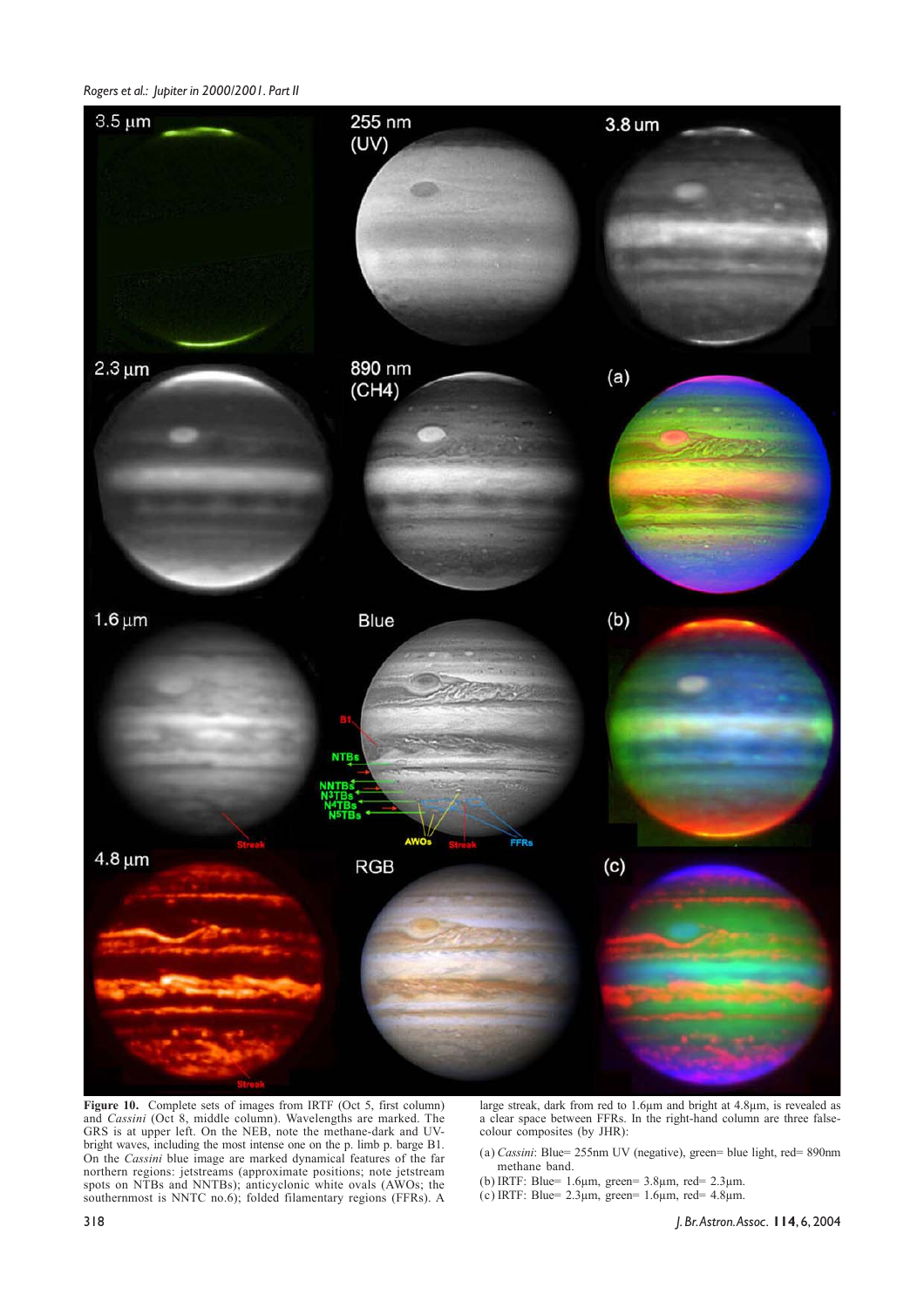– At 3.78µm: A mixed waveband, with weak methane absorption but other unique features, detecting sunlight reflected from particles at the 1-bar level and higher. These images are complex but often weirdly beautiful, largely a mixture of near-IR continuum plus methane-bright hazes, plus some unique bright atmospheric spots, and  $H_3$ <sup>+</sup> auroral emission near the poles. The bright atmospheric spots are abundant in the EZ and SEB and STropZ, often located on the p. edges of dark spots running p. or f. on jetstreams, but also in other places. They seem to be high-altitude clouds that fail to reflect at shorter wavelengths, perhaps because they are made of larger particles.



**Figure 11.** Interaction of a SEBs jetstream spot (arrowhead) with the little brown oval (STropC no.4:@) p. the GRS (seen at right). A methane-bright cloud trails behind the retrograding jetstream spot. The brown oval is only slightly methane-bright, but on Dec 30 when the two spots are in contact the methane-bright cloud envelops the complex. Top (I-band) images are on Dec 17 (Jesus R. Sanchez, Spain), 25 (Jesper Sørensen, Denmark), and 30 (Antonio Cidadão, Portugal). Other images are from IRTF on Dec 16, 24 and 30.

– At 4.78µm: Thermal emission from deep in the planet; it is absorbed by the tropospheric clouds, which therefore appear dark, silhouetted against the deeper glow. So it is generally a negative of the visible-light image, or more particularly of the 1.6µm image; this is consistent with both wavebands sensing clouds slightly deeper than the main visible clouds. However in the equatorial region, a 4.78µm image is more like a visible image, suggesting that the relevant opacity levels are different there.

# **General appearance of the planet in multispectral images, 2000/2001**

This section reviews the general appearance of the planet in these multispectral images in 2000/2001. Most of the appearances are thought to be typical, although some have not been well documented before. The two special phenomena – the NEB waves and the SED– are described in a separate section below, and Paper III.

Each region is summarised from amateur and IRTF images, with comments from the few publicly-released *Cassini* images where significant. Unless otherwise stated, the appearances in 2000/2001 are typical.

## **Southern hemisphere**

#### *S. and S.S. Temperate regions*

- Visible: The belt/zone pattern as described in Paper I.
- Methane: Generally low contrast in the region. The little anticyclonic white ovals (AWOs) at 41°S are methane-bright at 0.89µm (*Cassini*) and at 3.8µm, and weakly so at 2.3µm.
- 4.8µm: Some very bright little spots and belt segments, representing a subset of the visibly dark structures. The little AWOs are dark but most have bright rims.

#### *Oval BA (Figures 12 & 16)*

This is the archetypal AWO, covered with high-altitude cloud.

- Mid-UV (*Cassini*): A very dark oval with bright rim.
- Visible, I-band, 1.6µm: Large but low-contrast oval, with an incomplete dark rim.
- Methane: Very bright oval.
- 4.8µm: All dark, with no rim.

#### *Great Red Spot (Figures 9, 10 & 11)*

This largest anticyclonic oval on the planet is characterised by thick clouds and thick high-altitude reddish haze. (Also see images in ref.10.)

- Mid- and near-UV: The darkest feature on the planet, along with the NEB.
- Visible: As usual, the oval contains orange colour mainly in a dark central condensation; it has a grey-brown oval rim, and a darker grey outer rim that varies.
- I-band, 1.6µm: Bright, with dark outer rim.
- Methane: The whole oval very bright, as usual.
- 4.8µm: Dark, with variable bright rim representing the outer rim and Red Spot Hollow, as usual.

#### *STropZ*

A bright zone from UV to IR, as usual, except for the transient dark STropBand.

#### *Spot in STropZ: (Figures 9 & 11)*

This small oval p. the GRS (STropC no.4 in Paper I;  $L2 \sim 30$ ,  $L3 \sim 345$ ) is of special interest. It has existed since 1999, and was a strong anticyclonic oval, even though it was not specially red in the visible range. It resembles a similar spot which merged with the GRS in 1997.32–34

- Near-UV: Low-resolution image [Akutsu, Dec 15] reveals the spot to be dark.
- Visible: A small brown spot; revealed by *Cassini* to be an anticyclonic ring (Figure A2 of Paper I).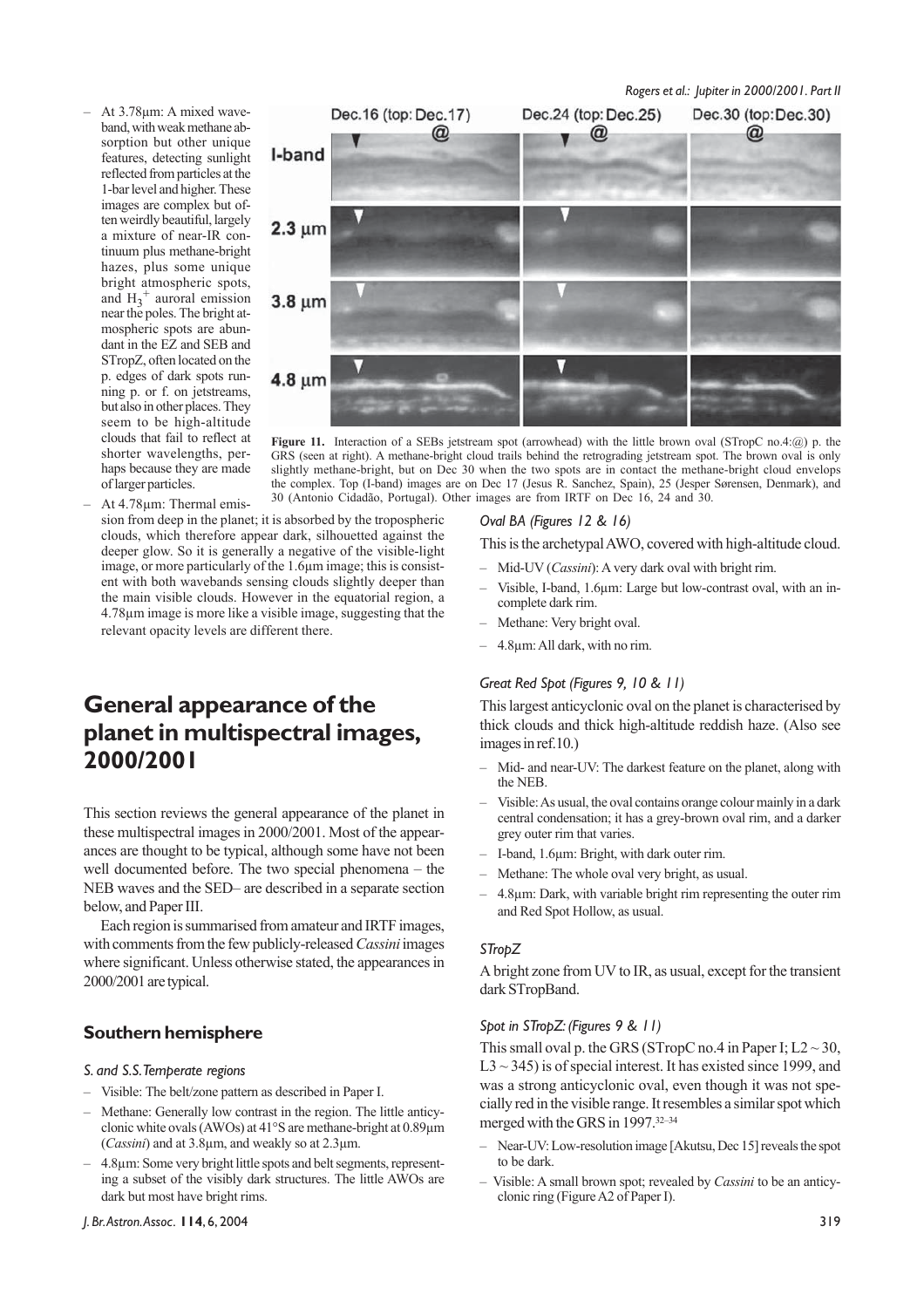### **Table 2. Latitudes (zenographic)**

|             |           | $\bullet$             |                         |                        |             |             |                        |
|-------------|-----------|-----------------------|-------------------------|------------------------|-------------|-------------|------------------------|
|             | Visible   | I-band<br>$0.8 \mu m$ | Methane<br>$0.89 \mu m$ | Methane<br>$2.3 \mu m$ | $1.6 \mu m$ | $3.8 \mu m$ | Thermal<br>$4.8 \mu m$ |
|             | (Paper I) | (Akutsu)              | (Akutsu)                | (RTF)                  | (IRTF)      | (RTF)       | (RTF)                  |
| Oval BA     | $-32.2$   |                       | $-31.7$                 | $-31.2$                |             |             |                        |
| <b>SEBs</b> | $-20.6$   | $-21.8$               | $-21.1$                 | $-19.8$                | $-21.6$     | $-21.2$     | $-20.7$                |
| <b>SEBn</b> | $-8.0$    | $-7.4$                | $-5.6$                  | $-3.55$                | $-3.8$      | $-3.8$      | $-7.0$                 |
|             |           |                       | $\lceil -7 \rceil$ *    |                        | $-9.4$      | $-9.4$      |                        |
| <b>NEBs</b> | 8.5       | 8.7                   | ~18.9                   | $(-9)$                 | 9.1         | 9.1         | 8.2                    |
|             |           |                       | to $\sim$ 11.0          | (v. diffuse)           |             |             |                        |
| NEBn        | 20.5      | 19.9                  | 18.7                    | 19.1                   | 19.9        | 19.9        | 19.7                   |
| <b>NTBs</b> | 2.5       | 24.8                  | 24.8                    | 22.5                   | 24.6        | 24.3        | 24.6                   |
| <b>NTBn</b> | 28.2      | 28.6                  | 29.4                    | 31.5                   | 29.1        | 29.1        | 27.7                   |

Latitudes (zenographic) were measured on 6 sets of Akutsu's images on 2000 Dec 14 and 29, and on 6 sets of IRTF images on Dec 29 and 30. Standard deviations were 0.7° or less.

The first column gives mean latitudes for the apparition in visible light from Paper I; IR latitudes are printed in bold if significantly higher, in italics if significantly lower.

Boundaries marked  $\sim$  were diffuse or irregular.

For SEBn, these were longitudes that did not involve the SED main complex, except:

\*Value of  $\sim$ –7° is for very diffuse SEBn just f. the main complex. At 1.6 and 3.8 $\mu$ m, –3.8 and -9.4° are for N edges of separate 'belt' components.

In addition the following latitudes were measured on the 6 IRTF images at 2.3µm for the edges of the bright polar hoods: SPH,  $-63.7$  ( $\pm$ 1.1); NPH, +64.6 ( $\pm$ 1.5) for the brightest part, with very diffuse haze extending down to +50 ( $\pm$ 3.5)°

– I-band, 1.6µm: Pale dusky spot, or ring [IRTF, Dec 16].

- Methane: At 2.3µm and 3.8µm, bright in the autumn [Sep, Nov], still just detectable in Dec. Some of this brightness may arise from interactions with jetstream spots (e.g. Figure 11). (Not detected in amateur images.)
- 4.8µm: Fairly bright; in the autumn, this was a rim slightly S of the methane-bright part, but in Dec it was a complete bright ring.



**Figure 12A.** Set of IRTF images showing how the belts in each waveband are aligned. Dec 29, centred around 09h23m UT, CM3=209.5. Three AWOs are arrowed: oval BA and NNTC no.8 are methane-bright but do not have bright rims at 4.8µm; white spot Z (in contact with a NTBs jetstream spot) is not methane-bright but does have a partial bright rim at 4.8µm. Compare with visible colour 'Millennium Map' in Paper I.



**Figure 12B.** IRTF images showing the alignment of NEBs and SEBn belt edges. Dec 30, centred around 10h08m UT, CM3=26. The GRS is at top right and STropZ brown oval at top left. While the boundaries at 4.8µm agree with visible light, boundaries in other IR wavebands are slightly different. Arrows indicate the most discordant latitudes, approx. 8°S and N.

*SEBs (with jetstream spots)*

SEB(S) is dark at all wavelengths from UV to IR. Retrograding spots are densely crowded, though they do not have welldefined shapes; the images show that they are largely free of clouds at all levels.

- Visible: Jetstream spots are dark grey. The *Cassini* movie shows their motion very clearly, and their anticyclonic circulation as two of them merge.
	- I-band, 1.6µm: Jetstream spots are very dark, extending further S. than in the visible (Table 2).

– Methane (0.89µm): Also very dark spots, though some differences from I-band.

Methane  $(2.3\mu m)$ : S. edge of spots is masked by lighter STropZ.

– 3.8µm: In addition to the dark belt and spots, there are several tiny bright spots, including the one shown retrograding in Figure 11 which was on the f. edge of a dark jetstream spot.

– 4.8µm: Jetstream spots are very bright streaks, comprising the brightest part of the SEB.

#### *SEB*

– Near-UV: Dark belt.

– Visible: SEB(S) is very dark, dull brown. The SEBZ varies from bright yellowish-white to dull yellowish-brown. There is a long bluish northerly SEB(C) sector p. the RSH, and elsewhere a grey-brown SEB(N) which is weak and disturbed by the SED.

– I-band: Most of SEB resembles the visible picture, but much of the SEB(N) is faint or absent due to the SED. At 1.6µm, SEB(N) is quite dark though discontinuous.

– Methane: The whole SEB is very dark. (However, the cores of the bright plume-heads in mid-SEB f. the GRS are sometimes methane-bright, not only in amateur images,3 but also in the highly methane-selective images from *Galileo*19,20 and *Cassini*21 – well shown in Figure 4.)

– 4.8µm: SEB(S) is very bright, narrow SEBZ totally dark, SEB(N) composed of moderately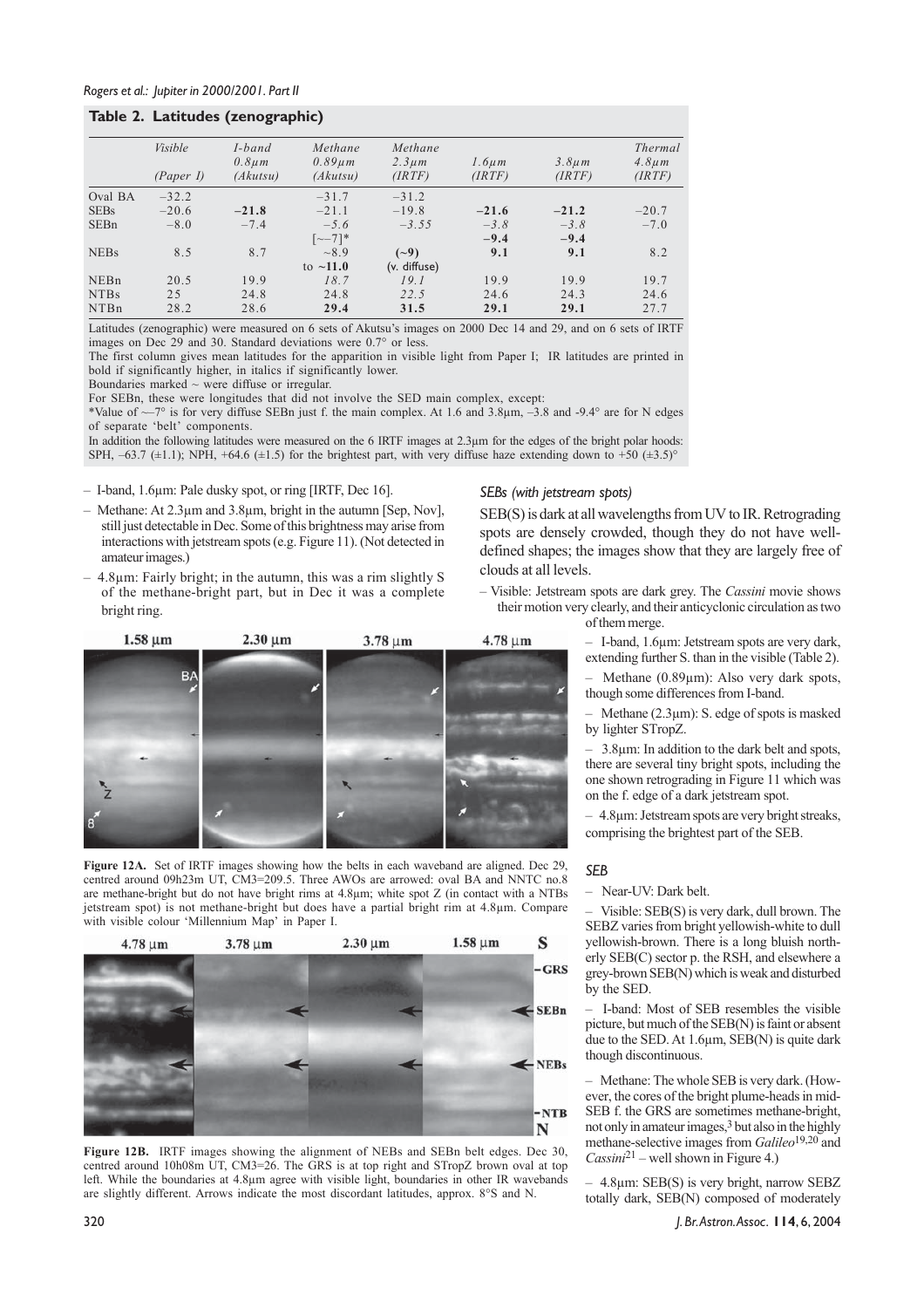bright streaks, fragmentary (especially disrupted p. the SED main complex, but bright just f. the main complex).

### **Equatorial region**

#### *SEBn/EZ(S)*

The South Equatorial Disturbance (SED) dominated these latitudes; full details will be given in Paper III. In summer 2000, the visible disturbance covered more than half the circumference; thereafter, it faded away until little was visible. However, hi-res images revealed that smallscale disturbance still affected most of the circumference, and extensive disturbance remained in the infrared. The main complex remained a striking feature in methane bands. The stormy sector is shown in Figures 2, 4–6, 18.

Unusual mismatches between wavelengths were shown in two narrow bands:  $\sim8-9^{\circ}S$  (SEBn) and  $\sim5-7^{\circ}S$  (EZs), which resemble the anomalous NEBs and EZn respectively (see below), in that the 1.6 and 3.8µm images show the opposite pattern to what is expected. (See Figures 11, 12A, 12B and Table 2.)

- Near-UV (lo-res): No disturbance visible.
- Visible: White, except for the 'stormy sector' which was still extensive in summer 2000; thereafter disturbance on a smaller scale with only a few large bluish streaks and patches interrupting the largely white EZ(S).
- I-band, 1.6µm: In the stormy sector, the visibly bluish streaks and spots are very dark – a striking picture. Later, dark streaks and spots form a dark band in EZ(S), still down to 4°S, and present all around at 1.6µm.
- Methane: The undisturbed sector is bright at 0.89µm, but diffusely dark at 2.3 and 3.8µm; all wavelengths are increasingly dark with increasing longitude, so the stormy sector of SEBn/EZ(S) is all uniformly diffusely dark – like the tropical zones but unlike EZ(N).
- 3.8µm: A striking picture, combining the fine detail at 1.6µm with the diffuse large-scale contrasts at 2.3µm, plus a few bright spots. Particularly dark p. and around the main complex, presumably a mixture of albedo and altitude effects.
- 4.8µm: A negative of the visible but not 1.6µm images: SEBn bright and EZ(S) dark as usual. In the stormy sector there is a band of bright spots and streaks, often coinciding in longitude with the visibly blue and I-band-dark streaks, but not extending so far north – only down to 7°S.

#### *EZ(N)/NEBs*

The EB and festoons and many of the NEBs projections, all visibly prominent up to 2000 June, rapidly faded away in late 2000, leaving only seven typical NEBs projections and no EB. As usual, these projections/hotspots were dark at near-IR and long visible wavelengths, due to the absence of clouds within them, but pale in blue and almost undetectable in UV and methane, due to the high-altitude haze of the EZ overlying them. (Also see images in ref.10.) But between the projections, the NEBs (8–9°N) shows paradoxical properties in IR wavebands.

- Mid-UV (*Cassini*): EZ(N) all dark, being the negative of the methane picture.
- Near-UV (lo-res): EZ(N) slightly shaded, i.e. showing some enhanced absorption, consistent with the visible tint, but not nearly as dark as during coloration events in 1989/90 or 2001/02.
- Visible: Where still present, the NEBs projections are low-contrast in blue but very dark in red, hence their bluish-grey tint. As



*Rogers et al.: Jupiter in 2000/2001. Part II*



 $U - 360$ 

waveband are aligned: Nov 5, 14h 07–19m UT, CM2=203–210. NEBn white spot Z and NNTC oval no.8 are near the centre of each image, both bright in the 890nm (methane) image.

many of them have faded away, the EZ(N) has a feeble yellowishbrown (fawn) tint in most images – not a distinctive colour, but one which would intensify in the next apparition.

- I-band: The projections and festoons show up extremely dark, but only as long as they are also present in visible light. (It was the *Cassini* I-band movie which best revealed the extremely fast speeds of the NEBs and SEBn jetstreams [A. Vasavada, cited in ref.15]. This was probably because this light could penetrate below the cloud-tops, just as the *Galileo* Probe found speeds increasing as it descended.)
- 1.6µm, 3.8µm: The projections and festoons show up extremely dark; in addition, one can still see the dark festoons and EB and some additional projections in EZ(S), although they have faded away at visible wavelengths. However, surprisingly, the NEBs is bright: the EZ extends up to 9°N (see latitudes in Table 2, and Figures 5, 12A, 12B, 14).
- 3.8µm images also show the large-scale contrast of methane images, plus tiny bright spots which are almost always present on the p. edges of the dark NEBs projections. These do not reflect so very brightly at other wavelengths, but may be high-altitude cloud 'rafts' that were shown in similar positions in *Voyager*'s hi-res visible images.
- Methane: The NEBs dark projections are visible in Akutsu's 0.89µm images3 (with an incompletely selective filter), but not in the *Cassini* 0.89µm images [Figures 4, 10 & 15] nor in 2.3µm images. The EZ(N) is all covered with a very methane-bright (high and thick) haze, as usual; EB and festoons are not visible. This haze extends some way over the NEB(S). In our images at  $2.3\mu$ m and 0.89µm its boundary is diffuse, but hi-res 0.89µm images from *Cassini* [Figures 4, 10 & 15] and in earlier years from *Galileo*3,10,51 show a sharp boundary well north of the visible NEBs. The situation was the same in 1999/2000.3
- 4.8µm: The visibly dark projections are the very bright hot-spots, conspicuous as usual. Their spatial extent is the same as in visible images, as is the boundary of the NEB. Where projections have disappeared, their bases are still evident as streaks in the NEBs which are bright at 4.8µm and dark bluish in visible light. The EZ is all dark at 4.8µm, with only faint fragments of festoons and no EB, showing that this radiation is blocked by clouds throughout the EZ.

#### *Discussion: Models for NEBs and SEBn*

At most times, most areas of the equatorial region have straightforward structure. The EZ has thick cloud which reflects all wavelengths and is opaque to 4.8µm. Conversely, the visibly dark features (including long segments of NEB(S) and SEB(N), and projections and festoons into the EZ) are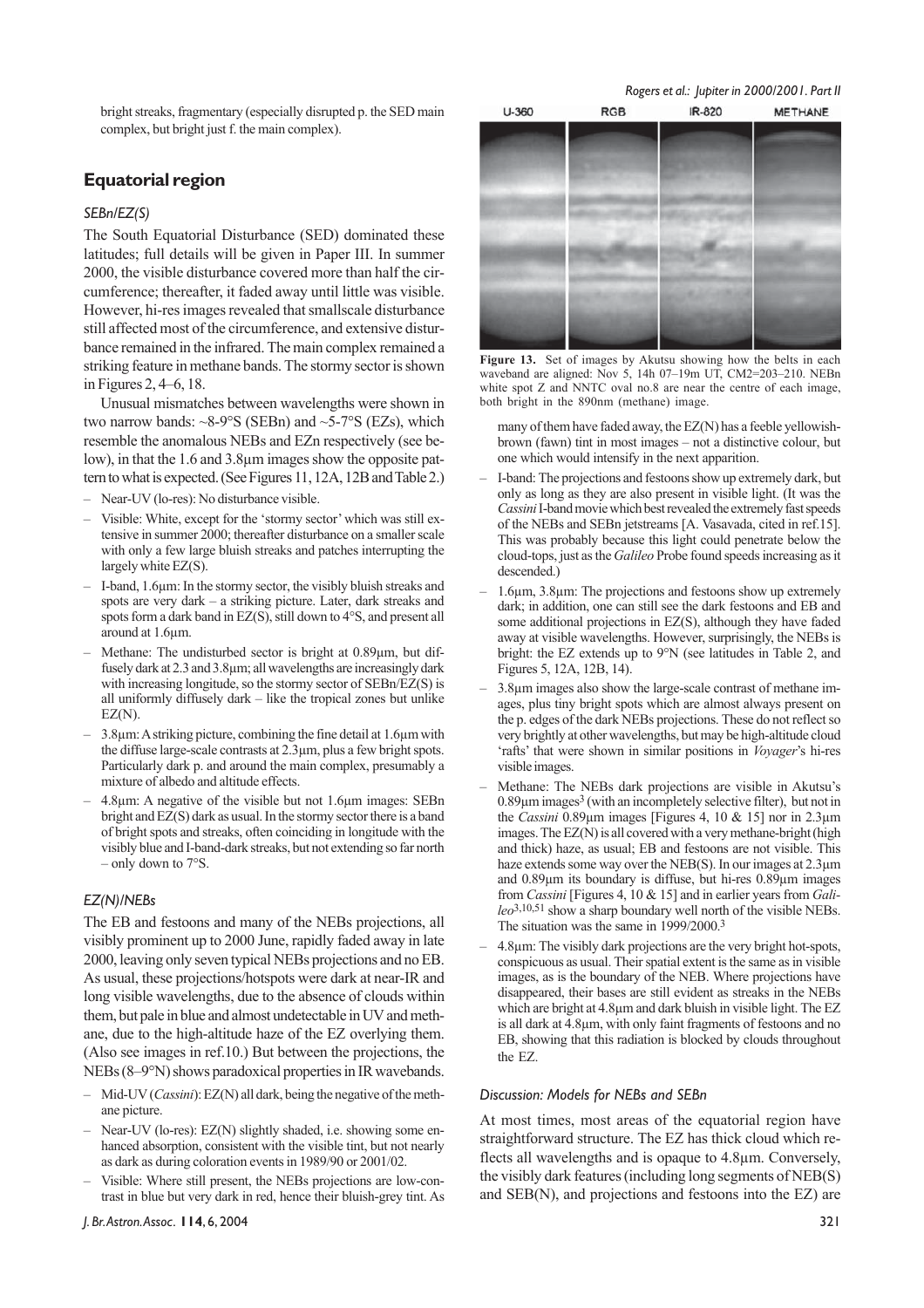largely clear to all wavelengths (except the strong methane wavelengths because of thick EZ haze covering them). However in 2000/2001, our images indicate anomalous cloud layers in at least three categories. They seem to be separable into (i) anomalies of the diffuse upper haze, sensed by strong methane bands, which show opposite deviations over NEBs and SEBn; (ii, iii) anomalies in or near the visible cloud layer, especially seen at 1.6µm and 3.8µm which are weak methane bands, which show similar deviations from expectation in north and south, being paradoxically bright in (ii) a narrow strip along the visibly dark NEBs and SEBn, and paradoxically dark in (iii) the typically bluish patches of  $EZ(N)$  and  $(S)$ (including the NEBs projections and festoons, and the dark patches of the SED) after they had faded at visible wavelengths. These properties all call for novel cloud layers with unusual properties; whether these are due to albedo, particle size, or density, is yet to be determined, but we offer some suggestions below.

- (i) Upper haze. As seen at 0.89µm and 2.3µm, this thick and bright haze layer is also bright over NEBs (to  $\sim 9^{\circ}$ N) but is deficient over  $EZ(S)$  (down to  $4-6^{\circ}S$ ). In both sides, it is diffuse and uniform across the visibly dark patches. These anomalous methane patterns at least partly predate the visible whitening. The methane-bright strip on NEBs was already present in *Galileo* closeups in 1996 and 1999.3,51 The methane-dark strip in EZ(S) was at least partly evident in *Galileo* closeups in 1996 Nov (C3 encounter), when the visually very bright strip of southernmost EZ was dusky at 0.89µm – although the adjacent SEBn was still darker [ref.51, and raw *Galileo* images]. So this was not entirely a consequence of the SED.
- (ii) Visible cloud levels: NEBs and SEBn, coinciding with the prograde jets. There is a narrow strip (~8 to 9°N) between the NEBs boundary in visible and 4.8µm images, and the boundary in 1.6µm and 3.8µm images. A similar anomalous strip seems to exist in some sectors of SEBn  $({\sim}8$  to  $9^{\circ}S)$  although it is less definite as this strip is streaky and intermediate in intensity at all wavelengths. This implies a cloud layer which reflects at 1.6 and 3.8µm but transmits at 4.8µm and either transmits or absorbs at visible and I-band. Probably it is near the visible cloud-top level, because 1.6 and 3.8µm are weakly methane-sensitive, and because it would seem implausible for such an anomalous layer to lie between the 'well-behaved' visible and 4.8µm opacity levels (especially in a region subject to strong shear and disturbances). It could be a thickening of the lower levels of the methanereflective layer that also overlies this strip.
- (iii) Visible cloud levels: Visibly dark bluish patches which were progressively disappearing (filled in by white cloud) in late 2000. These included NEBs projections and festoons, the EB, and the bluish patches of the SED. From the *Galileo* Probe it is known that the NEBs projections, at least, are virtually cloud-free below the upper haze layer, i.e. from 0.4 bars down to at least 20 bars. The new white cloud blocks the visible, I-band and 4.8µm, but does not reflect at 3.8µm and 1.6µm, therefore it cannot simply be a thickening of the upper haze. It must be either transparent or absorbing at 1.6 and 3.8µm. The properties of this new white cloud could perhaps be explained without invoking differential albedo, if it is thick and low-lying, deeper than the visible cloud-tops of neighbouring areas; thus the persisting dark patches at 1.6 and 3.8µm could be explained largely by extra methane absorption. This arrangement, whereby the patches still have less cloud at visible cloud-top level, could be consistent with these weather systems still being maintained with a downdraft of vapour-free air.14,15

#### *NEB*

The NEB was undergoing a classical 'broadening event'1,5 in which the visibly dark belt expands northwards into the canonical NTropZ. This had developed slowly and in summer 2000 was still incomplete. As the apparition progressed, remaining 'normal' sectors of NEBn gradually darkened, until at the new year, the NEB was fully broadened at all longitudes.

At high levels, revealed in mid-UV and methane bands, the NEB displayed a remarkable pattern of large diffuse waves, which is discussed in detail in a subsequent section.

For images in December, and for alignment of belts in different wavebands, see Figures 6, 12A, 12B, 13, 14, and Figure A3 of Paper I.

- Mid-UV: Negative of the methane image (see below).
- Near-UV: NEB is the darkest belt, consistent with visible reddening.
- Visible: The broadening developed as described above. NEB was the reddest belt; this was not a strong colour but may represent the reddening that often follows a broadening event. (The reddening would become more conspicuous in 2001/2002.) The brown barges, though small, were very dark, and possibly redder than the main belt.
- I-band, 1.6µm: These also showed the broadening of the dark belt, but lagging behind the visible; in Dec–Jan it was still not complete. There was much spotty structure in the belt, with especially dark patches at 19°N including NTropC no.1a (yellowish-brown; Figures 2, 3, 9) and no.11 and the border around white spot Z (both grey in visible light; Figure 14 and Figure A3 of Paper I). In contrast, the barges are faint or invisible in I-band; indeed they cannot be reliably distinguished in any IRTF wavebands.
- Methane (0.89, 2.3, 3.8µm): The NEB did not broaden as much as in visible light, if at all (see latitudes in Table 2). The remarkable pattern of dark waves (described in a separate section below) spanned  $\sim$ 11 to 19°N, both before and after the visible NEBn edge extended from 17°N to 20°N. The dark waves were associated with the barges. However white spot Z was inconspicuous at all the IR wavelengths (Figure 14); these NEBn AWOs are not bright in methane.
- 4.8µm: This showed approximately a negative of the 1.6µm image, the belt being composed of many bright streaks. As at 1.6µm, the belt did broaden over time but lagged behind the visible, and the most intense features were grey patches in visible light.

#### *NEB (Discussion)*

It should now be possible to begin analysing the nature of the NEB broadening event, as there has been hi-res multispectral coverage of broadening events in 1993, 1996, and 2000, which proceeded in somewhat different manners. The present event developed most completely at visible wavelengths, and followed on in I-band and 4.8µm. This suggests that the event may start with a thinning of the visible ammonia cloud layer, and only then propagate deeper, leading to partial breakup of the clouds at the 1–2 bar level.

Meanwhile the belt did not clearly broaden in methane bands, i.e. at the level of the high-altitude haze. In 2000, this discrepancy was confused by the dramatic wave pattern that developed; some of the large dark waves did indeed extend diffusely north over part or all of the NTropZ. But in sectors where the NEB was visibly expanded but without methanedark waves, the belt was still of normal width in methane. This discrepancy also seems to be shown in the limited data available following previous NEB expansion events: in 1994 and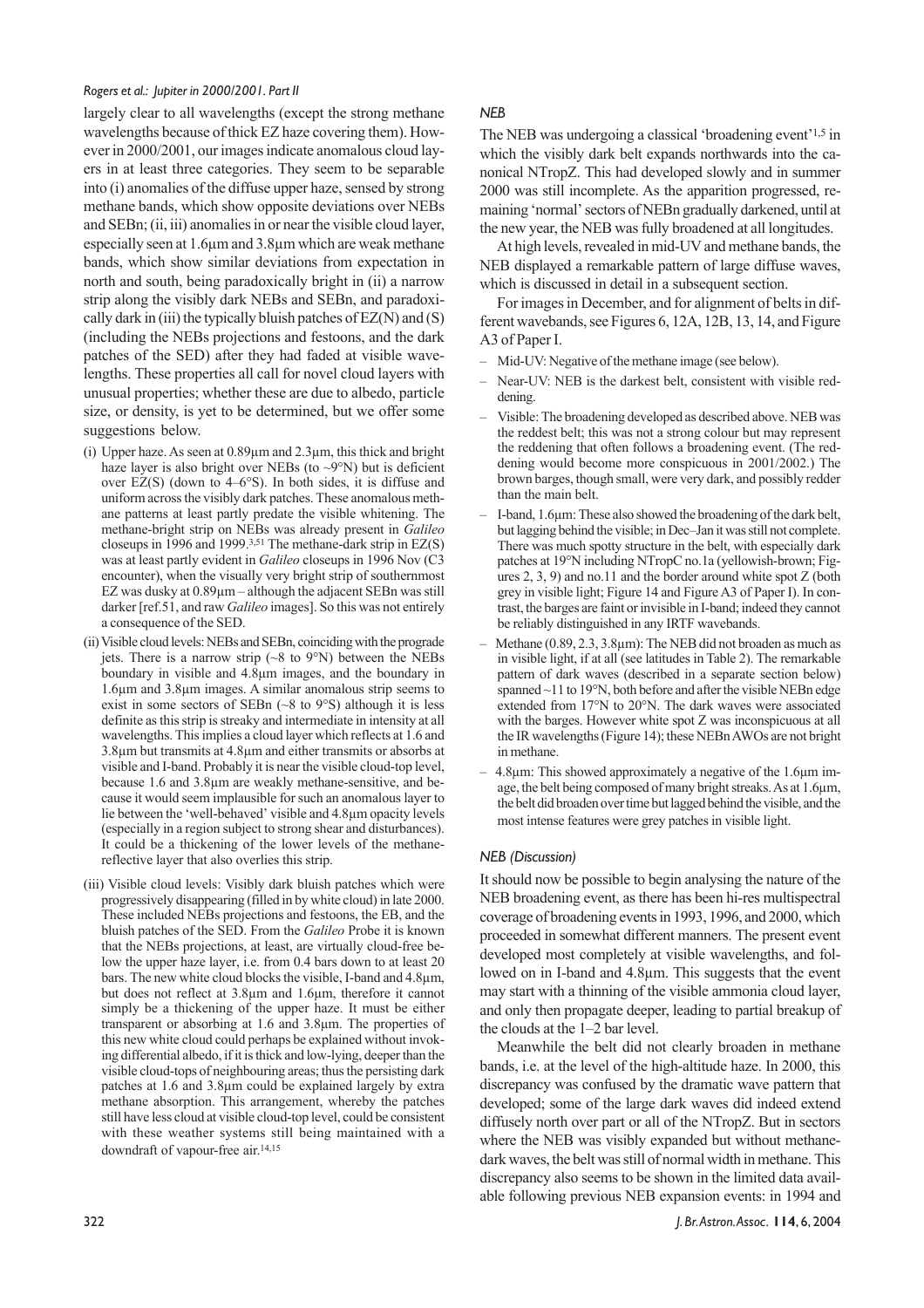

**Figure 14.** A set of IRTF images of the northern hemisphere on Dec 18, taken around 13h05m UT (CM2=152, CM3=128); and a white-light image by Jean Dijon (France) on Dec 19, 19h34m UT (CM2=178). Compare *Cassini* image Figure A3 in Paper I. NEB broadening is here complete in blue light but not at 1.6µm nor 4.8µm. This sector includes NEB barges B2 and B3, and the dark grey anticyclonic spot no.11, with white spot Z near f. limb. There is a fine pattern of methane-dark waves on the NEB, coinciding with these visibly dark spots and other projections at 1.6µm and 4.8µm. Also note the NNTZ methane-bright spot no.8 (arrowed near f. limb), and much detail in the north polar hood and aurora. (Also see false colour version Figure 5.)

1997,3,35 when NEB was expanded in the visible, it was not fully expanded in the 0.89µm methane images. This discrepancy accords with other dislocations of the belt-zone pattern, such as fadings of the STB and SEB;<sup>5</sup> when the visible belt pattern temporarily changes, the methane pattern often does not. Thus, albedo changes in the visible clouds do not change the pattern of the high-altitude haze that overlies them.

However, an NEB broadening event is commonly followed by reddening of the belt, and this is thought to be due to increased violet absorption in the haze layer. Possibly this only occurs at the lower, denser levels adjacent to the ammonia cloud layer.

The pattern of large methane-dark waves was, however, a transient phenomenon in the high-altitude haze, which seems to have been associated with the conclusion of the NEB broadening event, as we discuss in a subsequent section.

#### **Northern hemisphere**

#### *NTBs jetstream spots: (Figures 9, 14, 15)*

At all wavelengths, the NTBs 'humps' appear typically beltlike, i.e. deficient in clouds at all levels. They consist of NTB material stacked up against the true jetstream spots which are low-contrast anticyclonic rings, as revealed by HST and *Cassini* [refs. 36, 37, and Paper I).

- Visible: Indistinct long humps or steps.
- 1.6µm: Very dark.
- 2.3µm: Not visible. (The NTB is much broader than in visible light; Table 2.)
- 3.8µm: Dark, sometimes with a bright cloud fleck on the p. edge [Figure 14].
- 4.8µm: Very bright.

#### *NNTZ anticyclonic oval: (Figures 12A, 13, 14)*

For many years there have typically been two methane-bright spots in the NNTZ latitudes, coinciding with anticyclonic ovals

which are sometimes visibly red. In 2000/2001 there was just one of these (NNTC no.8; see Paper I).

- Mid-UV (*Cassini*): A very dark oval.
- Methane: Bright in all methane wavebands.
- Visible: A pale light oval, so difficult to image. A *Cassini* image (Figure  $\overline{A3}$  in Paper I) shows that it is a well-formed light anticyclonic oval with a reddish core, typical of methane-bright spots.

#### *North Polar Region: (Figures 10 & 14)*

The visible clouds are overlain by the North Polar Hood, within which remarkable structures have been reported by HST and in mid-IR.27,38 This is in turn surmounted by the auroral oval.

- Mid-UV (*Cassini*): The N. Polar Hood is dark, and very extensive, down to ~45°N, and shows lots of small-scale patchy structure. A *Cassini* 'polar projection movie' has recorded the origin of a huge dark oval at  $~60-70^{\circ}$ N within it, beneath the aurora.<sup>21,26</sup>
- 2.3µm: The very bright N. Polar Hood extends down to 65°N (further at the limb where it is brightened), and it has a very diffuse extension down to ~50°N. It shows diffuse irregular largescale mottling, unrelated to the structures at other wavelengths.
- 1.6µm and 3.8µm: Many dark spots, both small-scale and largescale. On one side of the planet there are just innumerable small spots; on the other side, remarkable large-scale light patches and dark streaks, looping irregularly around the NPR (Figure 10). At 3.8µm, the aurora shines brightly.
- 4.8µm: Many dark spots, both small-scale and large-scale, largely a negative of the 1.6µm pattern. The 1.6µm dark streaks are bright at 4.8µm, though usually broken into smaller patches.

#### *North Polar Region (discussion)*

The large-scale dark streaks and loops seen at 1.6µm and 3.8µm are not obvious at visible wavelengths. However they are probably similar to the large dark patches noted in the NPR in 1997 by the ALPO in the first amateur I-band images [cited in ref.34]. They cut across the jetstream latitudes. They appear to be a previously unreported type of structure.

Their meteorology can be inferred by comparing IRTF images with *Cassini* images (e.g. Figure 10). The most distinct large light areas in the 1.6µm images coincide with large cy-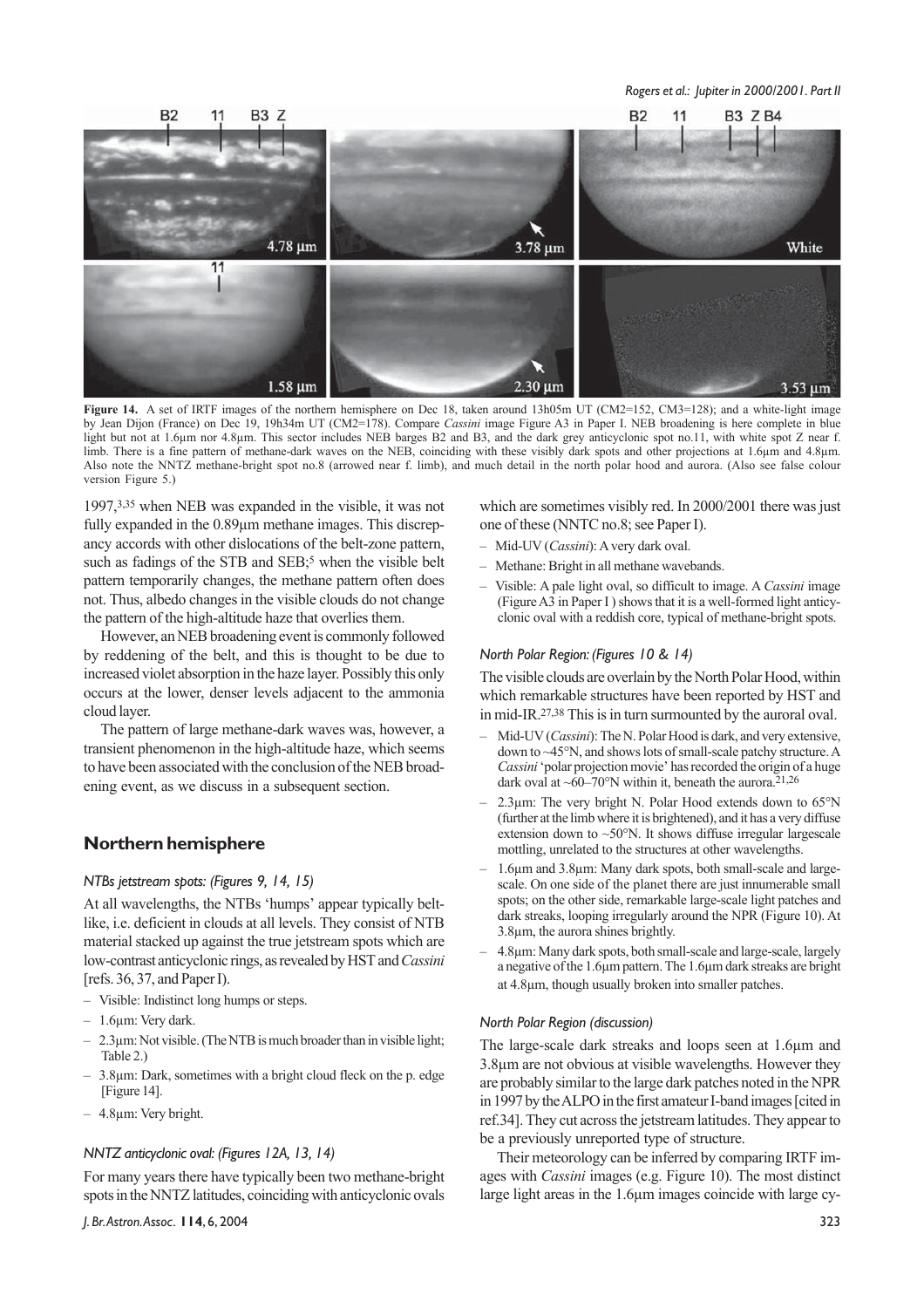clonic folded filamentary regions (FFRs) in the  $N<sup>4</sup>TB$  domain in the blue-light *Cassini* images. This domain also contained very large FFRs in *Voyager* images, some of them extending across the jetstreams (e.g. p.94 of ref.5). FFRs in the N4TB domain also produce more lightning than anywhere else on the planet, according to *Voyager* and *Galileo* imaging.39–41 The 1.6µm light areas further north are not resolved in the early *Cassini* images but may well be similar FFRs.

The dark streaks and loops at 1.6µm, which are bright at 4.8µm, are presumably regions of less disturbed and largely clear atmosphere between the FFRs. They are less evident at visible wavelengths because a diffuse haze overlies the NPR. They span multiple domains because there are no visibly bright zones in these high latitudes, just scattered anticyclonic white ovals.

# **The wave pattern over the North Equatorial Belt**

In 2000/2001, methane-band images revealed a striking wavelike pattern of large diffuse dark patches overlying many longitudes of the NEB, spanning ~11–19°N. The most conspicu-



**Figure 15.** *Cassini* closeups of the NEB, at 4 different wavelengths on Nov 27. This covers the region between barges B5 (temporarily obscured by rifts, i.e. the turbulence in the left part of the frame) and B6. Diffuse waves are prominent at left and right, south of regions with anticyclonic recirculation on NEBn. Within the bright 'rifts' are several small bright spots which are energetic convective storms like those in the SEB [Figure 4]. The *Cassini* team point out that one in the center of the frame is bright even in the UV image, implying that it extends exceptionally high. They suggest that it may resemble giant thunderstorms on Earth which can erupt all the way into the stratosphere. There is a NTBs jetstream spot in the lower right corner. From the *Cassini* website.26 *NASA/JPL/University of Arizona.*

ous dark patches were aligned with visible features, but many did not have obvious visible partners; instead they formed a regular series of waves with wavelength 20–24° longitude. These waves were shown in all methane bands, both at 0.89µm by amateurs and by the *Cassini* spacecraft, and at 2.3µm and 3.8µm from the IRTF. These wavebands sense high-altitude haze lying above the visible clouds, in the upper troposphere, so the waves appear to be thinnings in this haze. They were also shown as diffuse bright patches in the mid-UV images by *Cassini*, indicating that they probably extended into the stratosphere.

The wave pattern is well shown in Figures 2, 9, 10, 12A, 14, 15 and 16. The hi-res *Cassini* images (Figures 10 & 15) show that the methane-dark waves are genuinely large and diffuse, and distinct from (though associated with) the visible features such as dark barges. The wave pattern has recently been described by the *Cassini* imaging team.21,26

We have measured these diffuse dark patches on all the methane images in 2000/2001, both the amateur images at 0.89µm (mostly by Akutsu, some by Colville and Cidadao), and the IRTF images at 3.8 and 2.3µm. There were similar numbers of images from Akutsu and from IRTF, and all of them were needed to give a complete view. Images were measured manually; more precise methods could be used, but this is sufficient given the large scale and diffuseness of these patches.

The measured longitudes are plotted in Figure 17, and the drift of each patch is listed in Table 3. Also plotted on Figure 17 are the tracks of the visible dark barges (numbered B1 to B6) and two anticyclonic white ovals (NTropC no.5 and white spot Z; see Paper I). It is obvious on the chart, and on many individual images, that the waves were often associated with the barges. However the waves could not be confused with the barges themselves: the barges were much smaller, and faint or invisible in near-IR (e.g. Figure 14), and usually located at the f. edges of the methane-dark waves.

The largest and darkest wave lay on the p. side of barge B1. Waves also lay on the p. sides of four other barges, including B3 and B5 whose waves also became very large later in the apparition. Between barges B1 and B2, a strong array of waves was evident for most of the apparition. Less stable waves appeared at times between the other barges. The chart shows that the waves moved with speeds identical to those of the visible features underlying or flanking them, and that on three occasions when the visible pattern was disrupted, a wave appeared or disappeared accordingly.

### **The waves over the NEB: detailed description**

The phenomenon will next be described in detail by dividing the NEB into three sectors:

- a) from B1 to B2; irregular NEBn edge in 2000; broadening completed around the end of 2000.
- b) from B2 to B5; includes B3 and w.s.Z; broadening completed around the end of 2000.
- c) from B5 to B1; fully broadened before the apparition began. There was an especially conspicuous patch associated with barge B1.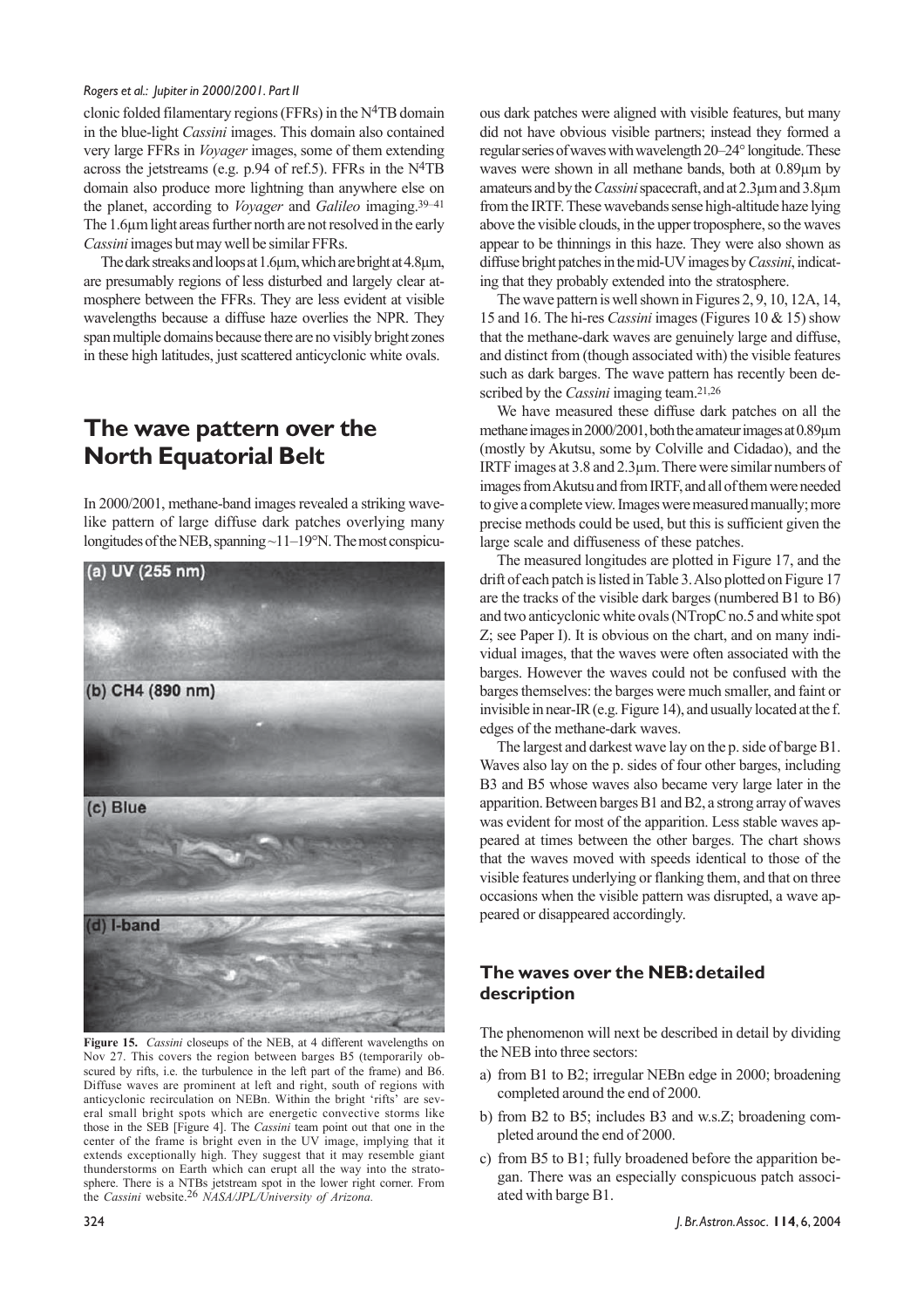#### **Table 3. NEB methane-dark patches, 2000/2001**

| No.            | L2(O) | DL <sub>2</sub>      | Dates                    | <b>Notes</b>                                                                    |
|----------------|-------|----------------------|--------------------------|---------------------------------------------------------------------------------|
| $\mathbf{1}$   | 30    | $-4.2$               | Aug $28$ -Dec 29 (Mar 8) | B1 at f. edge. V.long, v.dark.<br>Coincides with visible brown cloud.           |
| 2              | 66    | 0.8                  | Sep $14$ –Dec $1$        |                                                                                 |
| 3              | (87)  | 1.3                  | Sep $14 - Nov 15$        | (Disapp. when w.s.no.5 retrograded)                                             |
| 3 <sub>b</sub> | (79)  | 1.3                  | Dec 15-Jan 26            |                                                                                 |
| $\overline{4}$ | 100   | $-1.4$               | Sep $19$ -Jan $26$       | At small dark spot no.7 (new barge B8)                                          |
| 5              | 122   | $-3.2$               | Sep 19-Jan 11            |                                                                                 |
| 6              | 146   | $-4.2$               | Sep 19-Jan 26            | B <sub>2</sub> at f. edge.                                                      |
| $\overline{7}$ | (167) | $[-4]$               | $(Oct 5) Dec 4-Jan 26$   | At dark grey spot no.11.                                                        |
| 8              | 189   | $-6.9$               | Nov $24-Mar$ 6           | B <sub>3</sub> at f. edge;                                                      |
|                |       |                      | $(Oct 5-Apr.26)$         | V.dark and long after Jan                                                       |
| 9              | 208   | $\lceil nd \rceil$   | Nov $29 - Dec$ 29        |                                                                                 |
| 10             | 231   | $[-4]v$              | Nov $10$ –Jan 2          | At minor barge B4                                                               |
| 11             | 257   | $-3.1$               | Aug 27-Mar 7             | B5 at f. edge. V.dark, becoming v. long.<br>Coincides with visible dusky cloud. |
| 12             | 282   | $[-1]v$              | (Aug 27) Oct 7–Feb 24    |                                                                                 |
| 13             | (304) | $\lceil nd \rceil$   | (Aug 27) Dec 7–Feb 7     | B <sub>6</sub> at f. edge.                                                      |
| 14             | 358   | $\lceil nd \rceil v$ | (Sep 14–Jan 12)          | (Not a continuous feature.)                                                     |
| 15             | (367) | $[-5]$               | Oct 4-Nov 4              |                                                                                 |
|                |       |                      |                          |                                                                                 |

L2(O), System II longitude at opposition on 2000 Nov 28. (For L3(O), subtract 30.0°.) DL2 in degrees per 30 days [In brackets if imprecise; nd, not determined; v, variable]. (For DL3, drift in System III longitude, add 8.0°/month.)

#### *The B1 patch (L2~40–>20): (Figures 2, 9, 10, 16)*

This was the biggest methane-dark patch for most of the apparition. It was present by August 28; already big and northerly by Sep 14; vast and very dark in Oct; 25° long in Nov–Dec. It extended right across the NTropZ, at least from Oct 4 to Dec 29 (IRTF).

Its f. end was always marked by the little barge B1. The longitudes of the dark wave covered a region where there was evidence for anticyclonic circulation Np. B1 at  $\sim$ 19°N (Paper I), viz. the prograding spot (NTropC no.1a) and dark bulge into NTropZ (no.1b), which marked the f. end of the fully-expanded NEBn. (See the *Cassini* closeup in Figure A2 of Paper I.) This area Np. B1 gradually darkened from Sep to Dec, forming a large diffuse dark orange-brown cloud, which approximately coincided with the methane-dark wave.

At 4.8µm, the same NEBn bulge or cloud was notably bright (Figure 9), but did not cover the NTropZ.

This complex was very conspicuous in all wavebands up to late Dec. However by Dec 29 and Jan 12, the visibly dark cloud and 4.8µm bright spot had merged into the rest of the NEB and was not conspicuous; the expanded NEB was now continuous visually. The methane-dark patch was still long and dark, but less distinct from Dec 30 to Jan 12, and becoming lost in a long dark uneven stretch of NEB on Jan 13 (IRTF). However it was recorded again in early March (Figure 18).

#### *Sector (a) from B1 to B2 (L2~50–150): (Figures 2, 9, 10, 16)*

This sector had a ragged NEBn edge in visible light, not fully expanded till late December, and it usually had the most distinct and obvious methane-dark waves.

Initially there were methane-dark patches at barges B2 (July 21) and B1 (Aug 28), but no other waves yet. The first images to span the sector between B1 and B2 (Sep 14 & 19; Figure 2), showed the classic wave pattern for the first time. This pattern persisted unchanged until mid-Nov. However the drifts of each dark patch were not uniform: while the waves at B1 and B2 had negative DL2 concordant with the visible barges, the four intervening waves were more stationary in L2, as were the visible features in the same L2 range (Figure 17 & Table 3). Most strikingly, one wave disappeared when an AWO (NTropC no.5) began retrograding across its longitude in Nov. This was a clear illustration that the methane-dark patches were constrained by the visible features.

After Dec 1, the wave pattern throughout this sector became unstable, probably because there were still conflicting motions in the underlying troposphere. There were some regular waves in Jan, but in Feb there were only indistinct waves or none at all throughout this sector.

### *Sector (b) from B2 to B5 (L2~150–260): (Figures 12, 14, 16)*

This was the sector containing white spot Z, which may disturb currents nearby (see Paper I and previous apparition reports).

The sector did not complete the expansion until the end of 2000, as the yellowish strip around w.s.Z gradually darkened (Paper I). Waves at B2 and B5 were present in late July, but waves did not develop f. B2 until early Oct. Even these were inconstant until Dec, and there was still nothing between B3 and B5.

The methane-dark patch between B2 and B3 (re-)appeared on Dec 4, and this coincided with an interesting small spot at other wavelengths in Dec (NTropC no.11). We tracked it oscillating in the longitudes between B2 and B3. It was extremely dark at 1.6µm and extemely bright at 4.8µm (Figure 14), so it was a very deep hole, but anticyclonic. In visible colour, a *Cassini* closeup (Figure A3 in Paper I) showed it as a dark 'cold grey' anticyclonic ring.

Meanwhile in Nov, w.s.Z had prograded to only 12° f. B3, and a new small cusp or barge developed f. it (Figure A3 in Paper I). Thus w.s.Z no longer interrupted the wave pattern. The new barge (B4b) was the locus of a new methane-dark wave, one of two new ones which then completed the wave series around the planet. The methane wave pattern here was striking from Nov 29 to Dec 4 (Figure 16), but less regular from Dec 14 onwards. (The B5 patch was temporarily absent on Dec 7 & 9 (Akutsu), when  $B5$  was also invisible, apparently masked by a passing rift.)

Some waves persisted to Jan 24–26, including B2, B3 (very long), and B5 (long, and still the centre of a nice wave array).

In Feb, only long indistinct dark sectors were seen, including the B3 and B5 waves. On Mar 6 & 7 (IRTF) the waves at B3 and B5 were both big and very dark and spanned NTropZ – like the wave at B1 earlier. The B3 wave was still similar in the last good image on April 26 (IRTF).

#### *Sector (c) from B5 to B1 (L2~260–20): (Figures 9, 15)*

This was the sector that was already fully broadened in 2000 July. The methane-dark patches associated with barges B5 and B1 may have been present in the earliest images, and were definitely present from Aug 27–28 onwards; each was an especially large dark wave with the barge at the f. end. A dark patch at B6 had also appeared by Aug 27, though this was not a persistent feature. Otherwise, there were few if any methane-dark waves in this sector until September.

By Sep 14, the classic wave pattern was seen for the first time in this sector, but it was not stable. The wave pattern was absent on Sep 21–24, present on Oct 7 & 15, absent on Oct 22 & 27, present again on Nov 3–5. (This sector was not well observed for the rest of Nov.)

In Dec the regular pattern of waves was present throughout the sector, giving a continuous series all round the planet. It included the very long and/or dark waves associated with B5 and B6. But it was still not as distinct as in other sectors, and had become less regular again by Dec 29. In Feb, dark 'waves' were longer and less regular than before. Some were still present on March 8 (IRTF).

#### *Late in the apparition*

The most conspicuous waves, in the sector L2~350–150, disappeared rather rapidly between mid-Dec and early Feb. Even the biggest one, at B1, became indistinct in Jan, though it was visible again in March (Figure 18). Likewise in the other sector,  $L2 \sim 150-350$ , after Jan, most waves disappeared; in Feb there were only indistinct dark waves and, most strikingly, several long very dark masses, especially those p. B3 and B5. Lo-res images in April (Cidadao) and May 1–4 (IRTF) still showed some NEB methane-dark patches but they were difficult to define on the planet's small disk.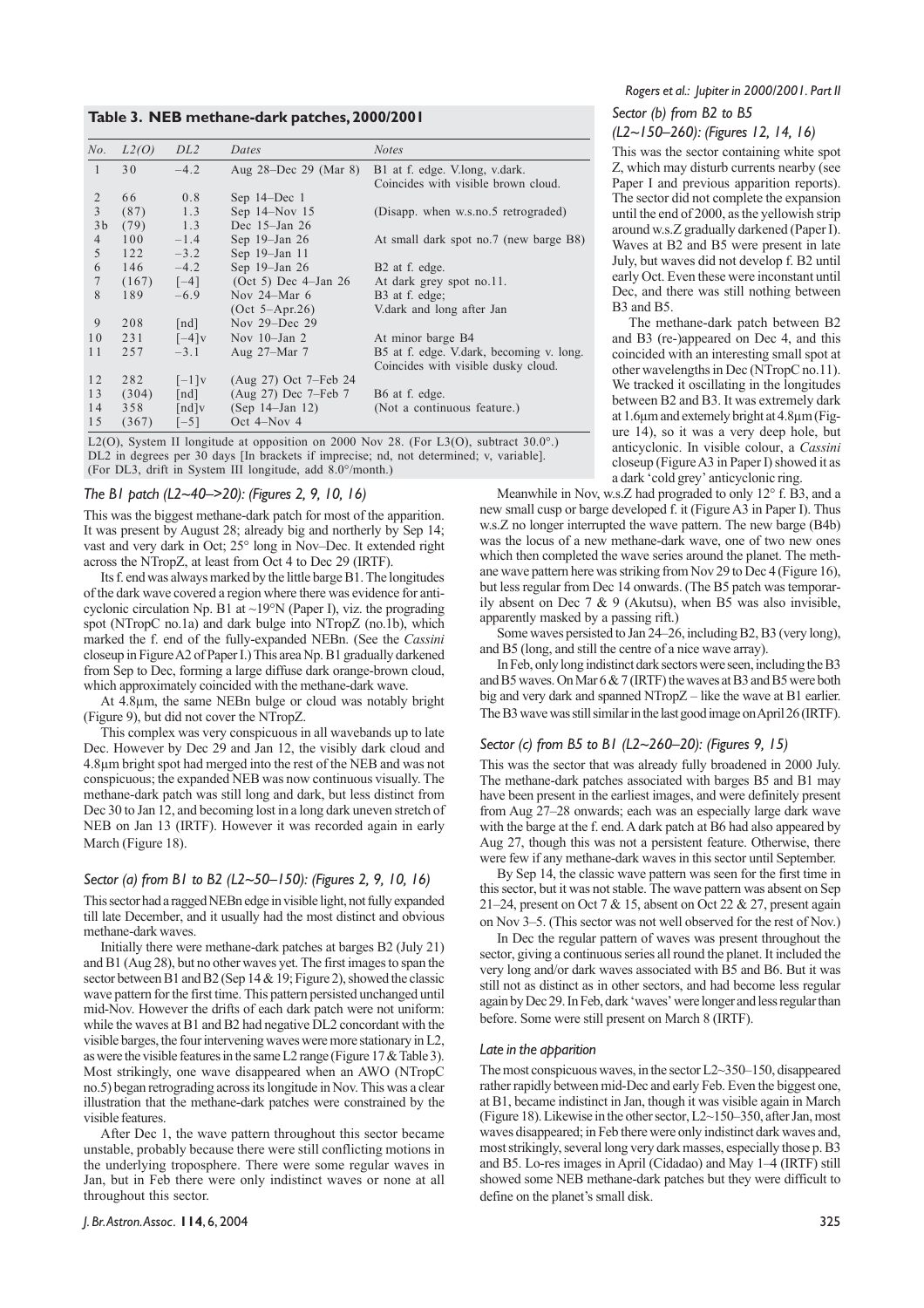

**Figure 16.** Sets of images by Akutsu on Dec 1 (first two disks) and Dec 4 (last three disks). CM2 is given below. Vertical line in EZ marks the join where a sector of System I longitudes is missing. (A) Visible colour (RGB); NEB barges and other spots are labelled as in Paper I. (Barge B5 is temporarily obscured by rifts.) (B) Methane (0.89µm); NEB waves are conspicuous across all the longitude shown. Two methane-bright AWOs are also labelled (oval BA and NNTC no.8).

#### **The waves over the NEB: discussion**

#### *Spatial and temporal extent of the waves*

We have documented diffuse high-altitude waves over the NEB, seen in all methane absorption bands, and also by *Cassini* in mid-UV. From 2000 Sep to Dec, they constituted long unbroken series of waves spanning more than 180° longitude. Thus from Sep 14–19 the series consisted of 10 waves, wavelength 20.3°; from Dec 1–7, 12 waves, wavelength 23.5° . Over the whole apparition, the mean wavelength was 22.5°, equivalent to 16 waves around the planet.

The mean drift was  $DL2=-2.6^{\circ}/\text{mth}$  ( $DL3=+5.4^{\circ}/\text{mth}$ ), essentially the same as for the visible dark barges.

These waves were probably a temporary phenomenon. They were most prominent and regular from 2000 Sep to 2001 Jan, and apparently less so before and after (even allowing for lower resolution of images). As a classical NEB broadening event was just coming to completion at this time, it seems possible that the wave pattern was a temporary consequence of it.

Indeed, the sector which was already fully broadened, in maps in 2000 Aug and Oct, extended from just f. w.s.Z to just p. B1, and this was the sector which usually had few or inconspicuous methane-dark waves (although curiously it had a prominent set from Dec 1–19 only). Conversely the waves were most prominent and stable in the sector from B1 to B3 inclusive, where broadening was not completed until Dec – and it was just then, in Dec and Jan, that the waves became indistinct.

#### *Where did the waves originate and propagate?*

The most important questions are: At what level did these patches originate, and at what level did they propagate as a coherent wave-train? Did the waves originate and propagate in the stratosphere or upper troposphere, where they were observed; or in the visible cloud layer; or even deeper?

It was evident in many images that the waves coincided with visible features, notably the small barges and cusps on NEBn. So first we need to ask: What was the relationship of the methane-dark waves to the visible features in the NEBn?

The dark waves were centred just p. the barges. At these locations, dark NEB material tends to be recirculated anticyclonically, forming evanescent dusky streaks and sometimes stable brown anticyclonic ovals. This was recorded in *Voyager* images in 19795 and in visible light images in 1999/2000.36 In 1999/2000, a 'Little Brown Spot' was observed to form in this way; initially it was

notably orange, and later the area spanning the spot and the barge f. it was a methane-dark patch.3,36 The dark patches or waves associated with barges in 2000/2001 seem to represent exactly the same phenomenon (Paper I). This was most evident for the largest methane-dark patch, p. barge B1, where there was a large dark orange-brown cloud; but it probably held on a smaller scale for others.

More detail is shown in the *Cassini* images, especially Figure A3 of Paper I, which includes a diagram of the circulations. This image spans the locations of four strong methane-dark waves (Figure 14), and all these can be seen to be centred near anticyclonic circulation. In three cases this is irregular (just p. barges B2 and B3, and at the newly-forming little barge B4b); at each of the barges there are beautiful streaks strongly confirming the impression that brown belt material is whipped Np. from these locations to prograde in the darkened NTropZ. In the fourth case there is a tightly closed anticyclonic circulation (the deep grey spot, no.11). Also, all four locations are northward extensions of the NEB, bright at 4.8µm (Figure 14).

What about places where the high-altitude waves did not coincide with any major visible feature? Inspection of several hi-res images from IRTF and from *Cassini* suggests that there were indeed tropospheric undulations present (Figures 10 & 15). The waves do generally seem to be where the visibly-dark or thermally-bright (4.8µm) material of the NEB projects furthest into the NTropZ, even if these cusps would not otherwise have appeared substantial enough to attract attention.

But these various barges, etc., did not obviously comprise a regular wave pattern in visible light. Why then did the waves appear so regular at the higher level? In principle, the wave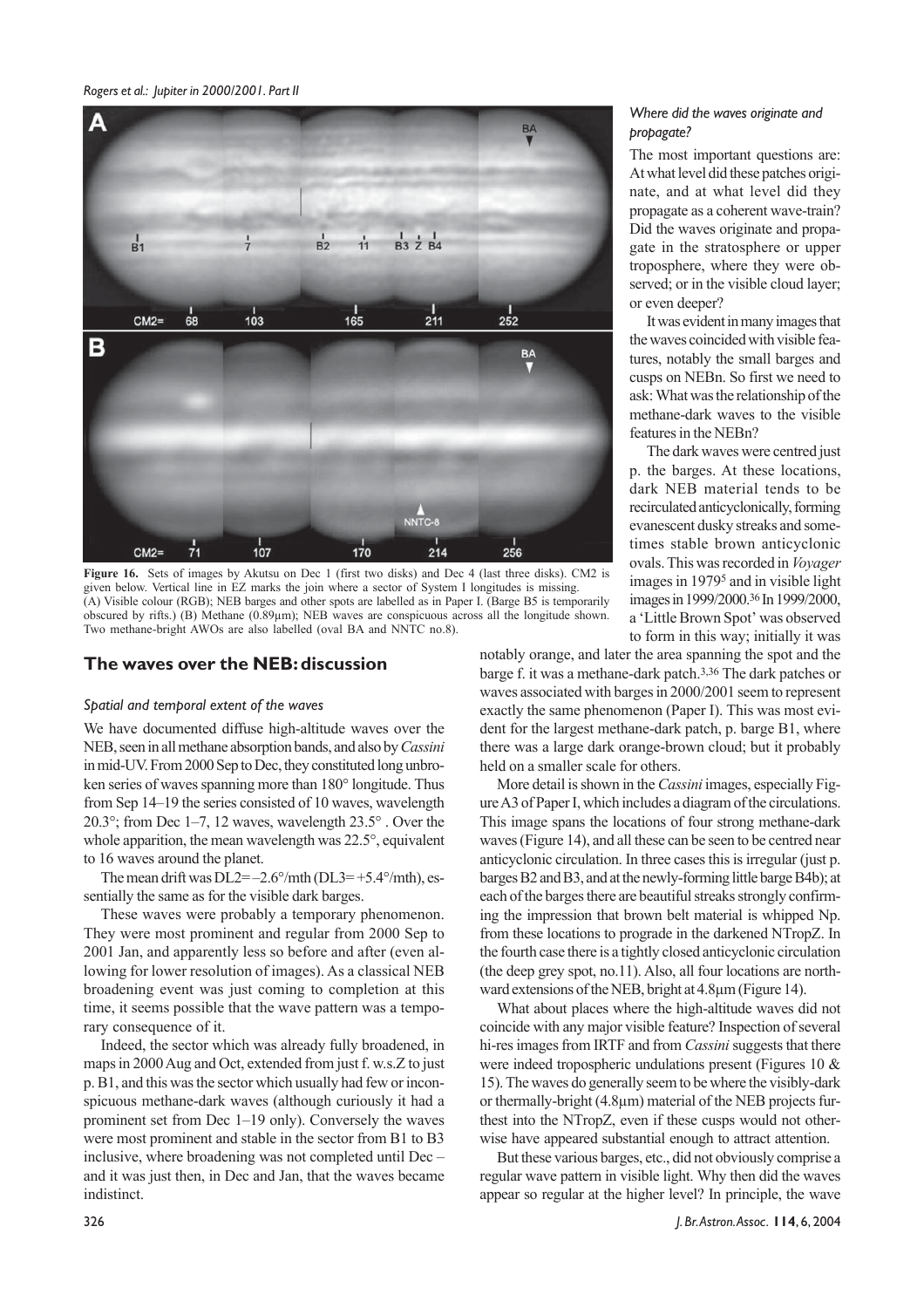pattern could develop at or below or above the visible clouds; each of these three hypotheses will be considered in turn.

*Hypothesis (i):* That in the visible clouds, there is indeed a tropospheric wave pattern with a wavelength of 20–25°, arising from meanderings of the retrograding NEBn jet. Both theoretical arguments and *Voyager* observations (reviewed on pp.265 & 273 of ref.5) suggest that the NEBn jet runs at its maximum possible speed, and when extra energy is fed into it, as during an outbreak of cyclonic rifts or a NEB broadening event, the jet begins to meander and discards energy into eddies on either side – these eddies becoming the cyclonic barges and anticyclonic ovals. The wavelength of 20–24° is just the minimum spacing that barges or ovals adopt in these circumstances when they are most numerous. Therefore it is plausible that the NEBn jet does spontaneously meander with this wavelength, and even where there are no visibly conspicuous circulations, there may be some slight undulation that affects recirculation into the NTropZ.

The idea of vertically propagating waves above the NEBn jet has already been advocated $42,43$  to explain thermal waves, which appear to be the same phenomenon (see below). These were interpreted as stationary Rossby waves which can rise above the retrograding jet. They could be associated with small  $(\sim 1^{\circ})$  latitudinal fluctuations of a jet, amplified at higher altitudes due to 'vortex stretching'.43 So this mechanism is both observationally and physically plausible.

*Hypothesis (ii):* That the wave pattern originates below the visible clouds; it may not be fully manifest at the visible level, but it propagates temperature disturbances upward so that they can be revealed above the clouds. This was

the hypothesis of Magalhaes *et al.*44,45 We see no evidence for such a wave pattern in the 4.8µm images, although this may not rule it out.

*Hypothesis (iii):* That the wave pattern develops above the visible clouds, with only the initial disturbances imposed by major tropospheric circulations. In that case, although major dark patches could remain associated with barges, one would expect the intervening wave pattern to have a distinctive phase speed. However there was no sign of any such phase speed different from the speed of the underlying visible features.

The most striking evidence that the waves are individually controlled by the visible cloud circulations, as in hypothesis (i), came from two irregularities that were associated with anomalous motions of visible white ovals. A methane-dark wave disappeared where white oval no.5 devel-

#### *Rogers et al.: Jupiter in 2000/2001. Part II*

oped a speed slower than the wave pattern, and waves failed to appear where white oval Z was advancing faster than the wave pattern. So although the methane-dark patches tended to maintain a fixed wavelength, they could not survive when the visible disturbances adopted a conflicting motion.

In summary, our analysis shows that the waves had a fixed relationship to underlying visible tropospheric circulations. Many of the waves coincided with these circulations, and those which did not had drift rates that were more similar to the underlying visible features than to those of other waves. Therefore, individually and collectively, the waves appear to have been imposed from the tropospheric circulations according to hypothesis (i).

#### *Are these waves always present?*

As noted above, these waves seemed to be a transient phenomenon in 2000/2001, just as the NEB expansion event reached completion. No such waves have been reported in previous methane images, not even those of 1994 and 1997 when the NEB was in a similar recently broadened state. The available methane image data for those years are not of such good quality as for 2000/2001,3,35 but they could probably have shown strong wave patterns if present. Weaker or less extensive wave patterns might well have been missed; in fact there are hints of less conspicuous patterns in a HST map from 199646 and in some of our images from 1999/2000.3

#### *Relationship to 'slowly-moving thermal waves' on the NEB*

For some years there has been a mystery about 'slowly-moving thermal waves' on the NEB. These have been reported in scans and images in the mid-IR, both from *Voyager* and from Earth-based IR telescopes. They have been puzzling because



**Figure 17.** Drift chart of the NEB methane-dark waves: System II longitude versus time in months, labelled on first day of each month. Continuous lines mark the tracks of the long-lived NEB barges and white ovals (WSA, no.5; WSZ, white spot Z), from Paper I. Points mark the methane-dark patches, measured by JHR from IRTF and amateur images: diamond, p. end; triangle, f. end; square, centre; open symbols are imprecise measurements. The methane-dark waves tend to lie on the p. sides of barges and avoid white ovals.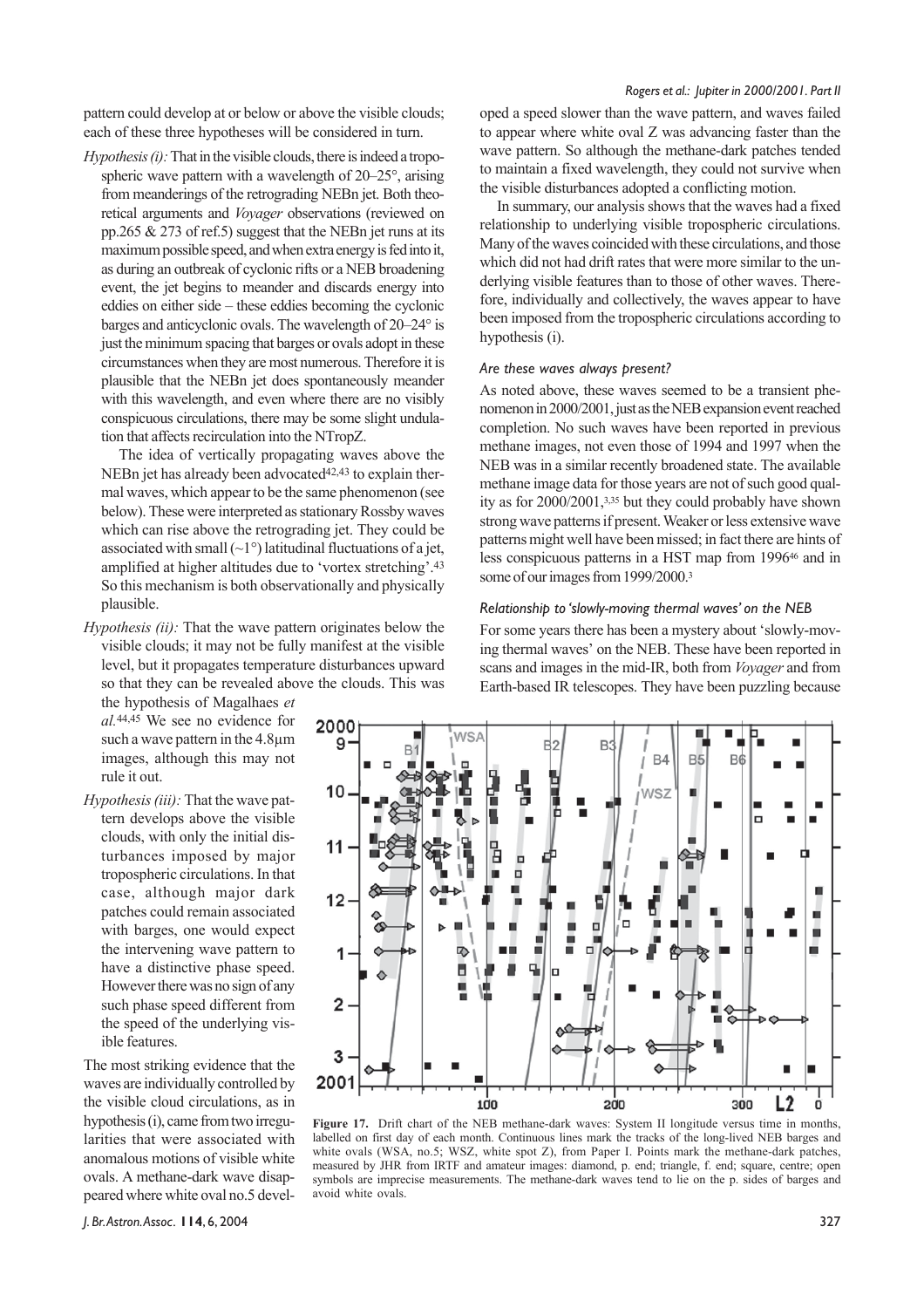

**Figure 18.** Set of IRTF images on 2001 March 6, around 04h41m UT (CM3=39, CM2=36), with a white-light image by A. Cidadão, March 7, 21h11m UT (CM2=71, CM3=67). Features include: (1) The GRS, with the brown oval no.4 (@) poised on p. edge of Red Spot Hollow; (2) The SED main complex passing the GRS (most prominent at 3.8µm); (3) Big NEBs plateaux still recorded at 1.6µm; but in 4.8µm and white light images there are just narrow strips; (4) Methane-dark NEB waves, long and irregular but the big one at barge B1 has reappeared. Arrow indicates B1 or an infrared dark spot close to it.

they appeared to be unrelated to visible features and appeared to extend over the equatorial jetstream. However, the resolution in space and/or time has been too limited to establish their true nature and motion. As we review here, the properties of these features are very similar to those of the methane-dark waves in 2000/2001; so they are probably the same phenomenon, now seen clearly for the first time.

The 'slowly-moving thermal waves' have been reported in three emission wavebands which represent three high levels in Jupiter's atmosphere:

- i)  $\sim$ 18–20 $\mu$ m: pure thermal emission representing the gas temperature at the 200–300 mbar level, in the upper troposphere; i.e. at or near the top of the high-altitude haze, at about the same level as the methane-dark waves in the present report.
- ii) 8–13 $\mu$ m: emission from the same levels and up to  $\sim$ 150 mbar level; but also modulated by ammonia opacity and upper tropospheric haze, as well as temperature.
- iii) 7.8µm: methane emission from the 10–20 mbar level, high in the stratosphere, where brightness again represents gas temperature.

Thermal waves at the 270 mbar level were first reported by Magalhaes *et al.*44,45 from correlation of lo-res maps derived from *Voyager* infrared spectrograms taken 4 months apart in 1979. These authors inferred that warm and cool patches all over the northern hemisphere were moving at DL2~ –13°/mth, and the equatorial region even slower. This was a surprising claim and the data did not have sufficient spatial or temporal resolution to determine the nature of these features. In fact the motion for the northern hemisphere was very close to that of the 4 prominent barges, and the 3 major warm patches were each 10–15° p. a barge. So the thermal pattern then may well have been similar to the methane-dark pattern in 2000/ 2001, with broad warm patches centred p. the barges and extended diffusely beyond the latitudes of the NEB.

Thermal waves at the  $~150-250$ mbar level were reported by Deming *et al.*, 47 on the basis of scans along the NEB and EZ with the IRTF at 8–13µm in late 1987 (although this waveband may be affected by meteorology as noted above). They revealed wave-like patterns with a wavelength of ~35° in longitude, although not fully resolved. At that time there was only one visible barge and no visible periodic pattern.

Thermal waves at the 10–20 mbar level, again mainly over the NEB, were shown in 7.8 $\mu$ m images from the IRTF.48,49 They were present in all years from 1984 to 1988, and were most notable in 1985 June (periodicity of ~45° longitude) and 1988 Sep (periodicity  $\sim$ 33°). There were no barges in those years. No waves were observed in 1989 and 1990.

More recent IRTF observations42,43,50 have confirmed that there are usually thermal patterns over the NEB at all three levels, that they are slow-moving relative to System II or III, that they vary in intensity and spacing, and that they sometimes change within only a few weeks. Sometimes the slow-moving patterns do extend over the EZ, but more often they essentially coincide with the NEB. (The SEB also shows thermal fluctuations but they are less periodic and less intense, except for the well-established coolness of the GRS.) The spacing of bright patches is commonly  $\sim$ 25–35 $\degree$  longitude, but sometimes there are larger patches or longer gaps. The relationship between different levels is still unclear because observations have seldom been taken simultaneously. In late 1988, 42 several major bright patches at 200–300 mbar seemed to correlate with bright patches lying 20–40° further p. at 10–20 mbar, all prograding with  $DL2=-11^{\circ}/m$ th. However, in 1989 Jan, <sup>43</sup> the very broad wave pattern at ~150–250 mbar had little in common with the rather flat scan at 10–20 mbar.

These surveys, <sup>42,43</sup> especially in the 18–20<sub>um</sub> waveband which has been repeatedly imaged from 1984 to 1993, can also be compared with the visible record from our reports in the *Journal* of the BAA. The 200–300 mbar warm patches do sometimes seem to be related to visible barges, as in 1979 (above) and in 2000/2001 (this report), but the relationship is not fixed. The warm waves have been most conspicuous at times when barges were present, even if they were only just forming or very small. Warm waves were most conspicuous from late 1988 to early 1990, <sup>42</sup> just after a classic NEB broadening event. In late 1988, barges were just forming with an average spacing of ~45°, whereas warm patches were periodic with a wavelength of  $\sim$ 30°, with no obvious relationship in the positions. In 1989 Dec, the barges were very conspicuous visually at intervals of  $\sim$ 30 $^{\circ}$ , and there were 5 very strong warm waves, mostly centred between (not over) the barges. Both the barges and the warm waves then subsided. In 1991 Feb, a new set of prominent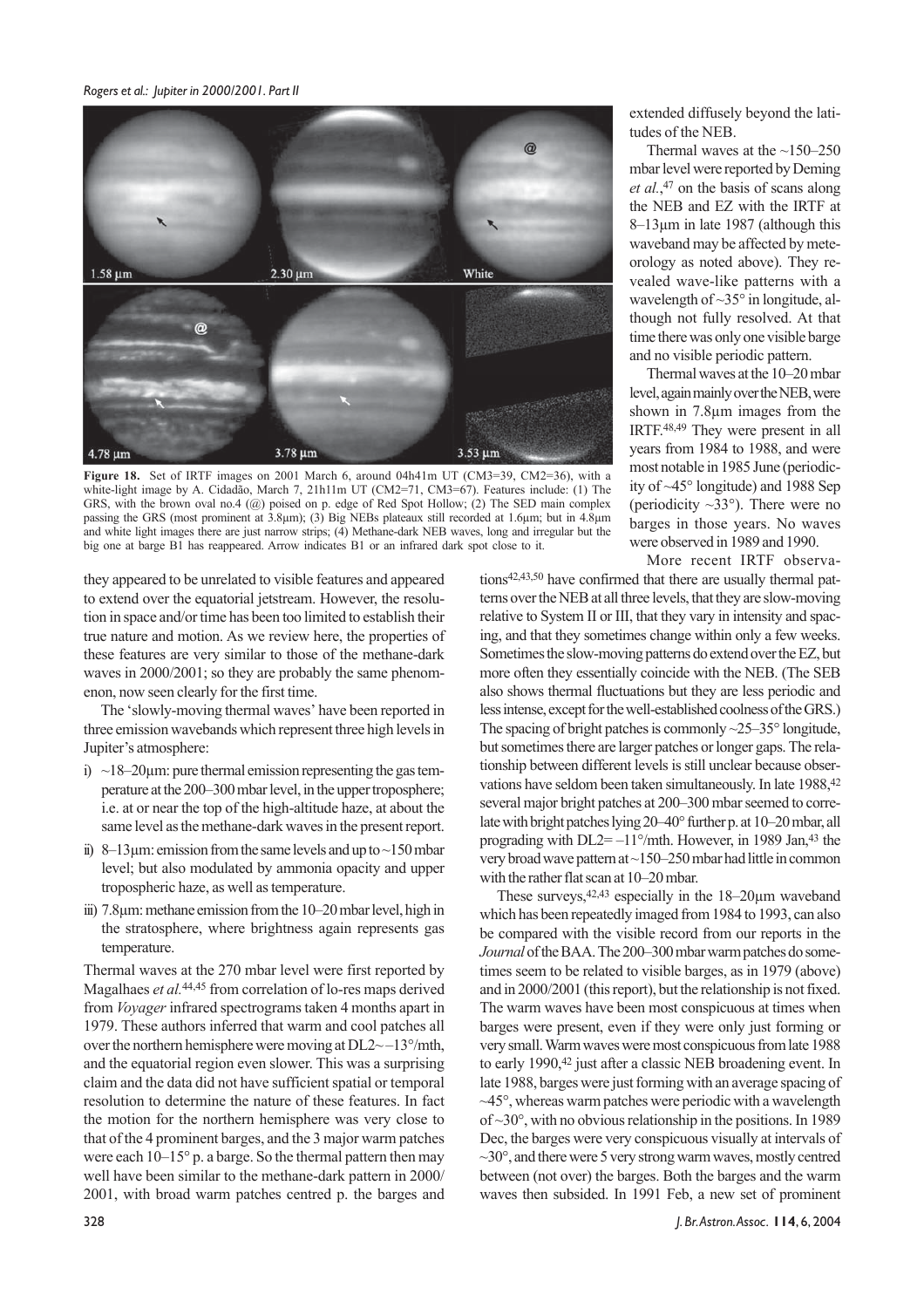barges with a regular spacing of 24° had appeared in the aftermath of a major rift, and warm waves were again present with similar spacing;42,43 they were almost coincident with the barges or their p. edges. In early 1993, the warm waves were more prominent again, and there were also dark spots on NEBn, both preceding and during a classic NEB broadening event.

#### *Conclusion*

Thermal waves over the NEB are thus always present, but are most prominent when barges exist. The spacing and motion of the warm waves is similar to that of the barges. They may be centred over the barges or up to 20° p. them; but sometimes there is no clear relationship. Broadly then, these properties are the same as those of the methane-dark waves in 2000/2001, and we predict that the methane-dark waves will be shown to coincide with warm waves at the 250-mbar level. A possible model is that meanders in the NEBn jetstream, particularly where it curves around barges, give rise to thermal fluctuations which propagate upwards and prograde, so they may be centred 5– 20° p. the barge at the 250-mbar level, and 20–40° further p. at the 10–20 mbar level. The variability in the spatial relationships could be because of the variable spacing of the barges; possibly this constrains the angle at which the waves can propagate upwards. However it may also reflect the meteorological state of the NEB; thus in 2000/2001, as the NEB broadening event became complete, the average length and periodicity of the methane-dark waves underwent a rapid lengthening.

In conclusion, we believe that the 2000/2001 methane images do show the thermal waves, and for the first time it has been possible to see their structure clearly and track their motion precisely.

The *Cassini* imaging team mentions that the methane-dark waves do appear to be correlated with warmer regions in yetunpublished maps at the ~243 mbar level from the *Cassini* Composite Infrared Spectrometer.21 Thus, when the full *Cassini* data sets are fully analysed, it may be possible to confirm the apparent relationships between methane-dark waves, high-level thermal waves, and tropospheric circulations, and perhaps to understand the complete meteorology of this striking phenomenon.

**Addresses: JHR:** 10 The Woodlands, Linton, Cambs. CB1 6UF, UK [jhr11@cam.ac.uk]

**TA:** 2-1-6 Chuou, Kanasuyama-machi, Nasa-gun, Tochigi-ken, Japan 321-06.

**GSO:** Jet Propulsion Laboratory, California Institute of Technology, 4800 Oak Grove Drive, Pasadena, California 91109, USA [go@orton.jpl.nasa.gov]

#### *Note added in proof:*

The *Cassini* Composite Infrared Spectrometer maps, showing global atmospheric temperatures on dates in 2001 January, have now been published.52 They confirm that the methane-dark waves correspond to thermal waves. In the map at a level of  $\sim$ 243 mbar, the most striking features are 9 warm patches at  $\sim$ 15°N, and 7 of them correspond to the methane-dark patches reported here. The two largest warm areas coincide with the two largest methane-dark patches (p. barges B1 and B5), and 5 other warm spots all map 3–4° p. the longitudes of other methane-dark patches. One interesting exception is a warm spot at L3= 185 which coincides with white spot Z, suggesting that a methane-dark patch either did not form here or was less visible because of the underlying bright oval. In the *Cassini* map at a stratospheric level of ~1 mbar, the only persistent

features at this latitude are two large, very warm areas centred  $\sim$ 20 $^{\circ}$  p. the two largest methane-dark patches (p. barges B1 and B5). Each of these has a warm 'tail' extending Nf., and there are indications of warm spots or waves spreading Nf. along these tails at  $\sim$ 1–2°/day. Thus the *Cassini* maps not only suggest a ~20° offset in longitude due to vertical propagation of the waves (agreeing with that observed by the IRTF in 1988), but also suggest complex dynamics in the stratosphere.

### **References**

- 1 Rogers J. H., Mettig H.–J., Peach D. & Foulkes M., 'Jupiter in 2000/ 2001, Part I: Visible wavelengths', *J. Brit. Astron. Assoc.*, **114**(4), 193–214 (2004)
- 2 Rogers J. H, 'Cassini and Galileo view Jupiter in stereo', *J. Brit. Astron. Assoc.,* **111**(2), 59–60 & cover (2001)
- 3 Rogers J. H., 'Jupiter in 1999/2000, Part II: Infrared wavelengths', *J. Brit. Astron. Assoc.* **113**(3), 136–140 (2003)
- 4 West R. A., Strobel D. F. & Tomasko M. G., 'Clouds, aerosols and photochemistry in the jovian atmosphere', *Icarus* **65**, 161–217 (1986)
- 5 Rogers J. H., *The Giant Planet Jupiter,* Cambridge University Press, 1995
- 6 Simon-Miller A. A., Banfield D. & Gierasch P. J., 'Color and the vertical structure in Jupiter's belts, zones, and weather systems', *Icarus* **154**, 459–474 (2001)
- 7 Carlson B. E., Lacis A. A. & Rossow W. B., 'Belt-zone variations in the jovian cloud structure', *J. Geophys. Res.* **99**(E7), 14623–14658 (1994)
- 8 Lewis J. S., 'The clouds of Jupiter and the  $NH_3-H_2O$  and  $NH_3-H_2S$ systems', *Icarus* **10**, 365–378 (1969)
- 9 Irwin P. G. J. *et al.*, 'The origin of belt/zone contrasts in the atmosphere of Jupiter and their correlation with 5-µm opacity', *Icarus* **149**, 397–415 (2001)
- 1 0 Dyudina U. A. *et al.* & the *Galileo* NIMS & SSI teams, 'Interpretation of NIMS and SSI images on the jovian cloud structure', *Icarus* **150**, 219–233 (2001)
- 1 1 Irwin P. G. J. & Dyudina U. A., 'The retrieval of cloud structure maps in the equatorial region of Jupiter using a principal component analysis of *Galileo*/NIMS data', *Icarus* **156**, 52–63 (2002)
- 1 2 Sromovsky L. A. & Fry P. M., 'Jupiter's cloud structure as constrained by *Galileo* Probe and HST observations', *Icarus* **157**, 373– 400 (2002)
- 13 Orton G. S. *et 40 al.*, 'Earth-based observations of the *Galileo* Probe entry site', *Science* **272**, 839–840 (1996)
- 1 4 Showman A. P. & Dowling T. E., 'Nonlinear simulations of Jupiter's 5-micron hot spots', *Science* **289**, 1737–1740 (2000)
- 1 5 Rogers J. H., News note: '*Cassini* and *Galileo* reveal secrets of Jupiter's dark patches', *J. Brit. Astron. Assoc.* **111**(5), 245 (2001)
- 1 6 Chanover N. J., Kuehn D. M. & Beebe R. F., 'Vertical structure of Jupiter's atmosphere at the *Galileo* Probe entry latitude', *Icarus* **128**, 294–305 (1997)
- 17 Roos–Serote M. *et al.*, 'Proximate humid and dry regions in Jupiter's atmosphere indicate complex local meteorology', *Nature* **405**, 158– 160 (2000)
- 1 8 Nixon C. A. *et al.*, 'Atmospheric composition and cloud structure in jovian 5-µm hotspots from analysis of *Galileo* NIMS measurements', *Icarus* **150**, 48–68 (2001)
- 19 Banfield D. *et al.*, 'Jupiter's cloud structure from *Galileo* imaging data', *Icarus* **135**, 230–250 (1998)
- 2 0 Gierasch P. J. *et al.*, 'Observation of moist convection in Jupiter's atmosphere',' *Nature* **403**, 628–630 (2000)
- 2 1 Porco C. C. *et al.*, '*Cassini* imaging of Jupiter's atmosphere, satellites, and rings', *Science* **299**, 1541–1547 & online supplement (2003 March 7)
- 2 2 Keay C. S. L., Low F. J. & Rieke G. H., 'Infrared maps of Jupiter', *Sky & Tel*. **44**(5), 296–297 (1972)
- 23 Keay C. S. L. *et al.*, 'Hi-res maps of Jupiter at 5µm', *Astrophys. J.* **183**, 1063–1073 (1973)
- 24 Owen T. & Terrile R. J., 'Colors on Jupiter', *J. Geophys. Res.,* **86** (A10), 8797–8814 (1981)
- 2 5 *Cassini* mission website: **http://saturn.jpl.nasa.gov/**
- 2 6 *Cassini* imaging science team web site: **http://ciclops.lpl. arizona.edu/**
- 2 7 Moreno F., 'The structure of the stratospheric aerosol layer in the equatorial and south polar regions of Jupiter', *Icarus* **124**, 632–644  $(1996)$